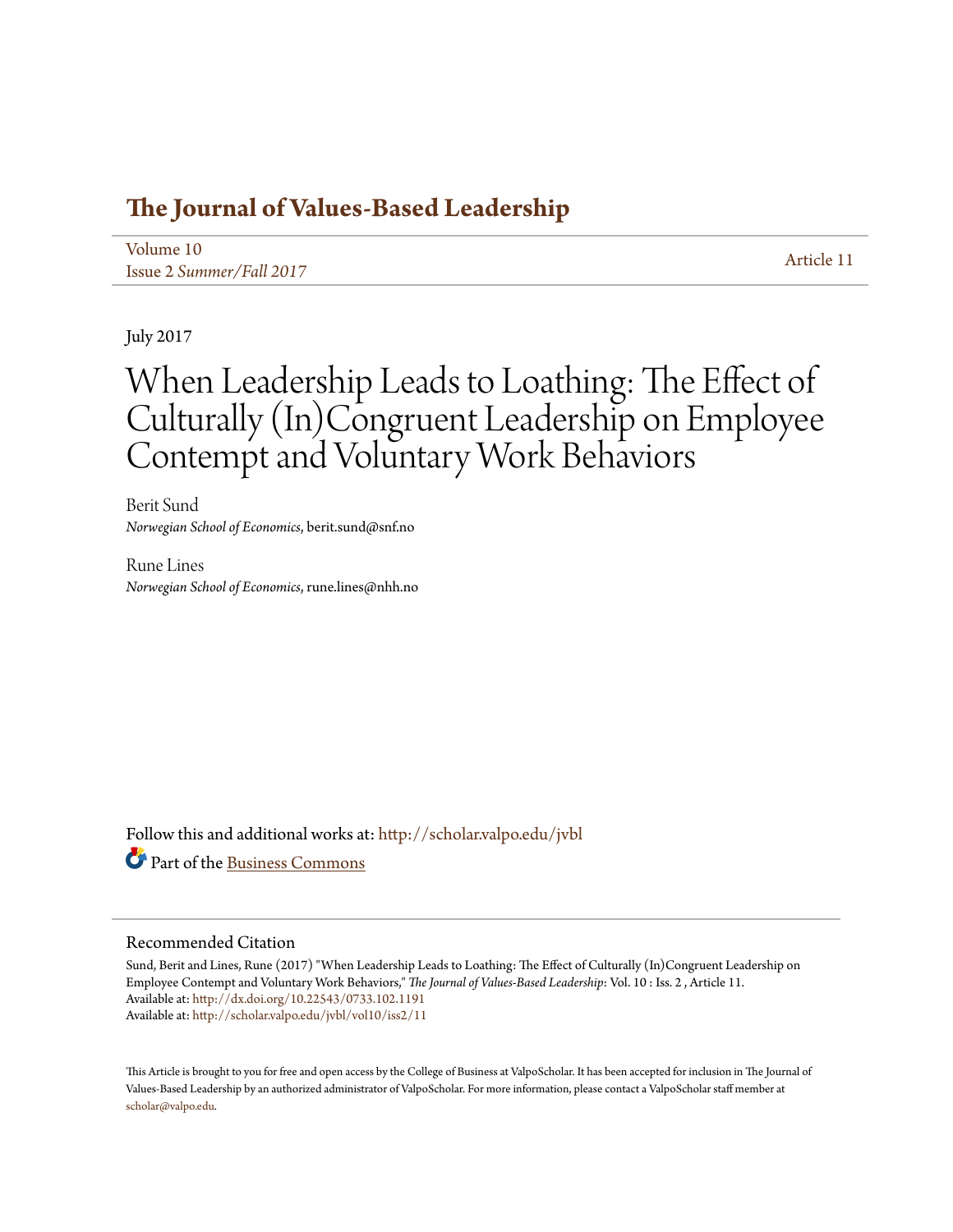

**BERIT SUND, PHD BERGEN, NORWAY**



**DR. OECON. RUNE LINES BERGEN, NORWAY**

#### **Introduction**

## **When Leadership Leads to Loathing: The Effect of Culturally (In)Congruent Leadership on Employee Contempt and Voluntary Work Behaviors**

### **Abstract**

This article suggests that contempt ― a proclivity towards loathing others ― as an emotional response, can arise as a consequence of culturally incongruent leadership, i.e. leader behaviors and actions that do not comply with follower-held, culturally derived expectations and values. Outcomes of contempt were also studied by hypothesizing that contempt, when experienced in response to a situation of culturally incongruent leadership, can cause followers to reduce their display of organizational citizenship behaviors (OCB) while engaging in deviant behaviors. The model was tested in a sample of 348 follower-level employees using structural equation modeling. Empirical results largely support theoretical hypotheses. Culturally congruent leadership was negatively related to contempt, while contempt was positively related to deviant behaviors and negatively related to OCB. The results contribute to the understudied field of contempt research, and suggest that leaders faced with cultural diversity may be well advised to adapt their behaviors to the local cultural values to stimulate follower OCB rather than deviance.

Emotions are everywhere in organizations – in leader-follower relationships, in teams, and between colleagues (Barsade & Gibson, 2007). Over the past 20 years, organizational scholars have increasingly recognized the importance of understanding how emotions affect organizational behaviors (Ashkanasy et al., 2017). Positive emotions ― such as joy and gratitude ― are generally viewed as having positive effects on performance at both individual, group, and organizational levels, while negative emotions ― such as anger, fear and shame ― are largely associated with negative behaviors (Barsade & Gilson, 2007). Thus, understanding and managing the events where emotions may arise is relevant to effective organizational functioning.

This article focuses on one such event ― culturally congruent leadership (CCL). Research that views leadership through the lens of culture has resulted in detailed knowledge about the characteristics of leadership styles in different countries (e.g., Hofstede, 1980). The underlying logic of this research stream is that leading in accordance with important follower-held and culturally derived values is effective, and this is what we refer to as CCL. An example: On the basis of cultural idiosyncrasies, the typical leadership style in Germany is quite different from the typical leadership style in Italy. If a German leader wants to be effective in Italy, he/she will likely have to adapt behaviors and actions to the local expectations to leaders, thus displaying culturally congruent leadership. This view on leadership suggests an adjustment from the one-size-fits-all, universal solutions that have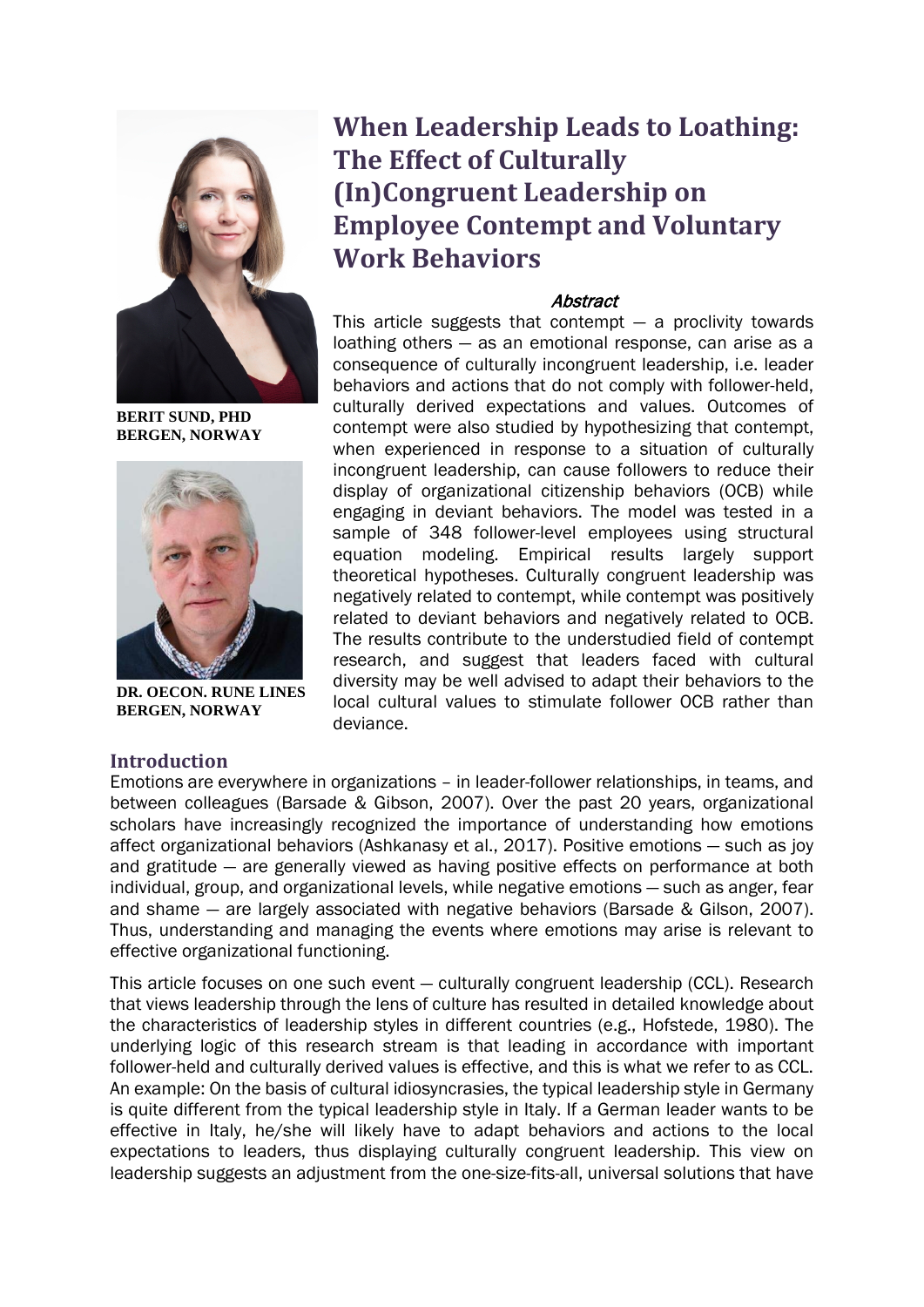dominated the leadership literature (e.g., R. House, Javidan, Hanges, & Dorfman, 2002; Javidan, Dorfman, de Luque, & House, 2006). The CCL literature builds on research on value congruence, which provides empirical and theoretical links to a range of positive outcomes (e.g., O'Reilly & Chatman, 1986; Ostroff, Shin, & Kinicki, 2005). However, relatively little, if any, research has documented *emotional* outcomes of CCL. Thus, little is known about the emotional experience of CCL at the level of individual employees: What does the employee feel when faced with a leader who acts in a way that conflicts with culturally derived values that the employee holds dear ― and what does he/she feel if the leader's behaviors mirror important values? And of equal importance: What behaviors will the employee display in such situations?

In the present article, we deal with this question by focusing on the discrete, negative emotion *contempt*. This emotion remains under-studied within emotion research, with very few articles to date examining its effects on leadership processes or organizational behavior. Noting the lack of research on contempt, Pelzer (2005, p. 1219) compares the study on this emotion as taking "a glimpse into the bottomless pit of human emotion." However, keeping in mind the view on negative emotions as adverse for effective organizational functioning, a better understanding of the behavioral implications of contempt is arguably important. On this background, the present article argues that contempt is a likely outcome of culturally incongruent leadership. We build and test a model, illustrated in *Figure 1*, depicting a direct relationship between contempt and two types of voluntary organizational behavior: Organizational citizenship behavior (OCB) and employee deviance. Our results indicate that cultural congruence in leadership may ultimately cause followers to ramp up their display of OCB while holding back on their display of deviant behaviors. Thus, the proposed model makes several theoretical and practical contributions. First, it adds to the contempt literature by exploring some behavioral consequences of this emotion. Second, it contributes to theory on emotions in organizations by examining how events of culturally congruent or incongruent leadership can trigger contempt and subsequent voluntary organizational behaviors of different valences. In doing so, it answers recent calls for more research on the link between negative emotions, employee proactivity, and destructive outcomes (Lebel, 2017). This has important practical implications for leaders faced with cultural diversity among their subordinates, as failure to lead in accordance with their values ultimately may lead to deviance. Third, the article adds to the literature on culturally congruent leadership by exploring the emotional side of such leadership.

## **Contempt, Culturally Congruent Leadership, and Voluntary Work Behaviors: A Short Review of the Extant Literature**

#### *Emotions in the Workplace*

The "affective revolution" in organizational behavior, a term coined by Barsade et al. (2003:3), has arguably permeated also the study of leadership. Theories like transformational leadership, charismatic leadership, and leader-member exchange recognize the impact of emotions on the leadership process (Gooty, Connelly, Griffith, & Gupta, 2010). This mirrors a broader tendency where interest in preferred leadership styles has shifted away from the traditional view on the leader as an almost heroic figure concerned with hierarchy, toward a leader increasingly focused on relational sensitivity (Cunliffe & Eriksen, 2011; Glasø & Einarsen, 2006). Emotions are increasingly viewed as functional and adaptively useful (Frijda, 2000; Niedenthal & Brauer, 2012). For example, the concept of emotional intelligence has gained enormous researcher attention since the 1990s. Although debated, the idea that some people have the skill or ability to understand and manage own and others' emotions and can use this for adaptive purposes (e.g., Goleman, 1995; Joseph & Newman, 2010; Locke, 2005; Mayer & Geher, 1996; Mayer,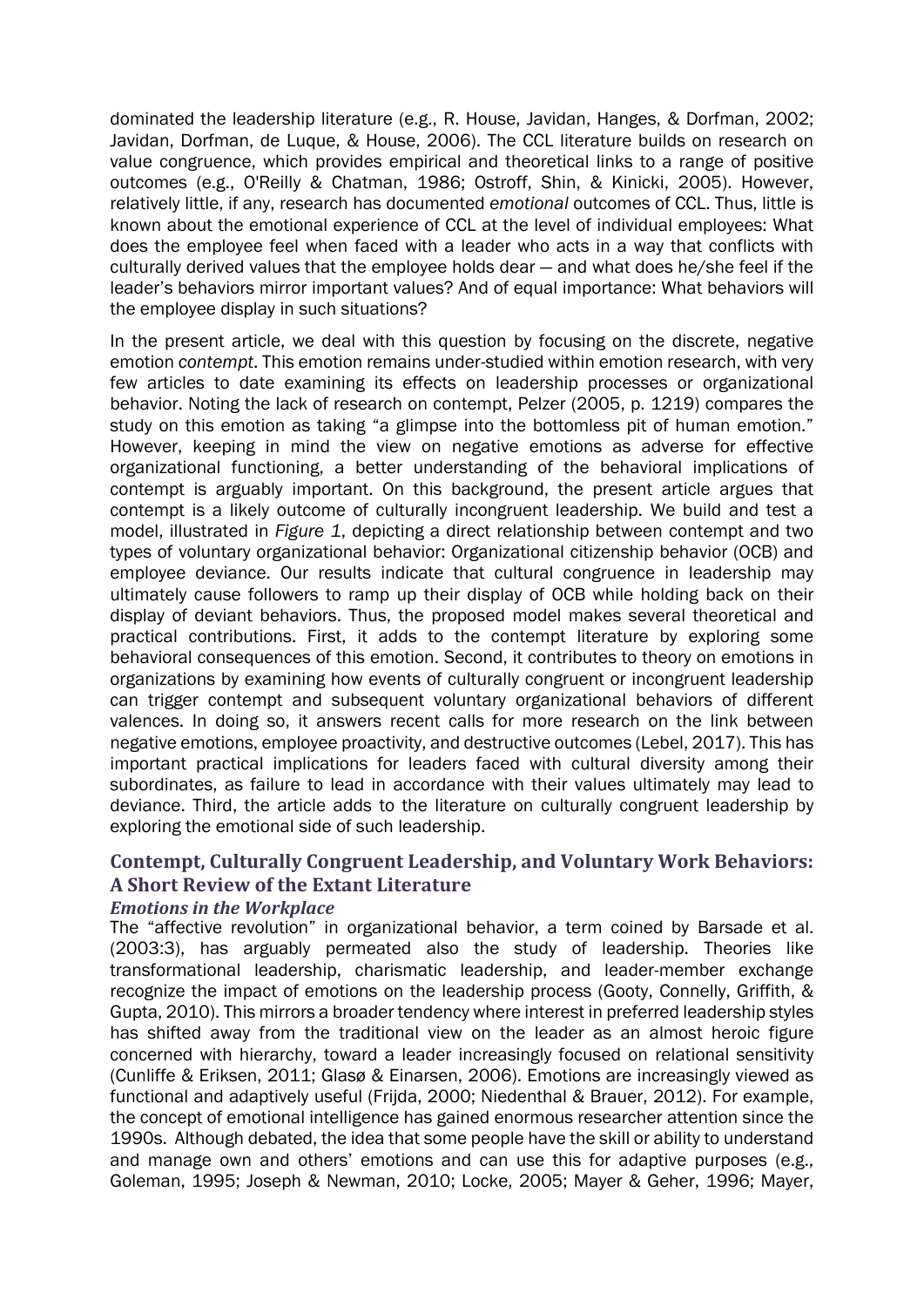Salovey, & Caruso, 2008), at the very least indicates the role emotions may play in wellfunctioning leader-follower relationships. Infusing the entire organization from top to bottom, emotions may prove to be vital to effective leadership and organizational functioning (Ashkanasy, 2003). For example, the emotion happiness has been linked to various measures of good organizational functioning, including work performance, creativity, turnover intentions, supervisor evaluations, prosocial behaviors, and job satisfaction (Lyubomirsky, King, & Diener, 2005), and employee productivity (Oswald, Proto & Sgroi, 2015).

While emotions in the workplace is no longer an emerging research field, it is still characterized by a relative lack of agreement on how emotions should be defined and differentiated from other affective constructs such as moods, affect, and affect-laden constructs like job satisfaction (Briner & Kiefer, 2005). Gooty et al. (2010:980) note that "In sum, emotions are transient, intense reactions to an event, person or entity," thereby setting emotions apart from these other constructs that tend to be of a longer-lasting nature. Emotions are believed to involve several different components (Briner & Kiefer, 2005; Weiss & Cropanzano, 1996), and this provides some insight into how emotions are elicited and why. Emotions have a cognitive component (e.g., Lazarus, 1991a; Roseman & Evdokas, 2004; Scherer, 2001), which means they result from cognitive appraisals of person-environment relationships. Emotions are generated if this relationship has significance for personal well-being, here viewed as the attainment of personal values or goals. If the relationship is characterized by goal or value incongruence between the person and the environment, negative emotions will arise. Congruence, on the other hand, will result in positive emotions. Thus, it is impossible to understand emotions without simultaneously understanding what is personally important (Lazarus, 1991a, 1991b). "We don't become emotional about unimportant things, but about values and goals to which we have made a strong commitment" (Lazarus, 1991b, p. 819). Most emotion researchers appear to make the assumption that discrete emotions have specific action tendencies (Weiss & Cropanzano, 1996), and these tendencies enable the person to adapt to changes in the environment (Briner & Kiefer, 2005; Levenson, 1999). In this way, emotions serve to shift behaviors so the individual can adjust to the new situation (Weiss & Cropanzano, 1996). Emotions lead to different bodily changes and as such have a distinct physiological component (Briner & Kiefer, 2005; Frijda, 1993; Scherer, 2001). Emotions also have an important communicative and social function as they enable us to let others know how we are feeling and how they should respond (Briner & Kiefer, 2005).

Researchers have long tried to categorize emotions in an attempt to guide future research efforts, which has led to lists of basic or primary, discrete emotions as well as lists of emotion categories or families (e.g., Ekman, 1992; Glasø & Einarsen, 2006; Weiss & Cropanzano, 1996), and to the competing view of considering emotions as varying along a dimension of intensity (Lazarus, 1991b). There is no shortage in the literature of different conceptualizations; the problem is rather one of structure overload, as different researchers have created their own categorization systems based on their individual research needs (Lazarus, 1991a). Russel (2009, p. 1280) calls this "mini-theories" of emotions and suggest that this may very well be a viable alternative to one, overarching theory of emotion as these mini-theories taken together may supply different, but complementary pieces of the larger puzzle. Still, disagreement remains regarding the structure of emotions, with some contributions advocating dimensional models and others focusing on discrete models (Hutcherson & Gross, 2011). For example, anger, disgust, and contempt are negative emotions believed to be associated with judgments of the actions and dispositions of others, and can be imagined to be either synonyms, partially distinct, or fully distinct from each other (Hutcherson & Gross, 2011). Indeed, much research has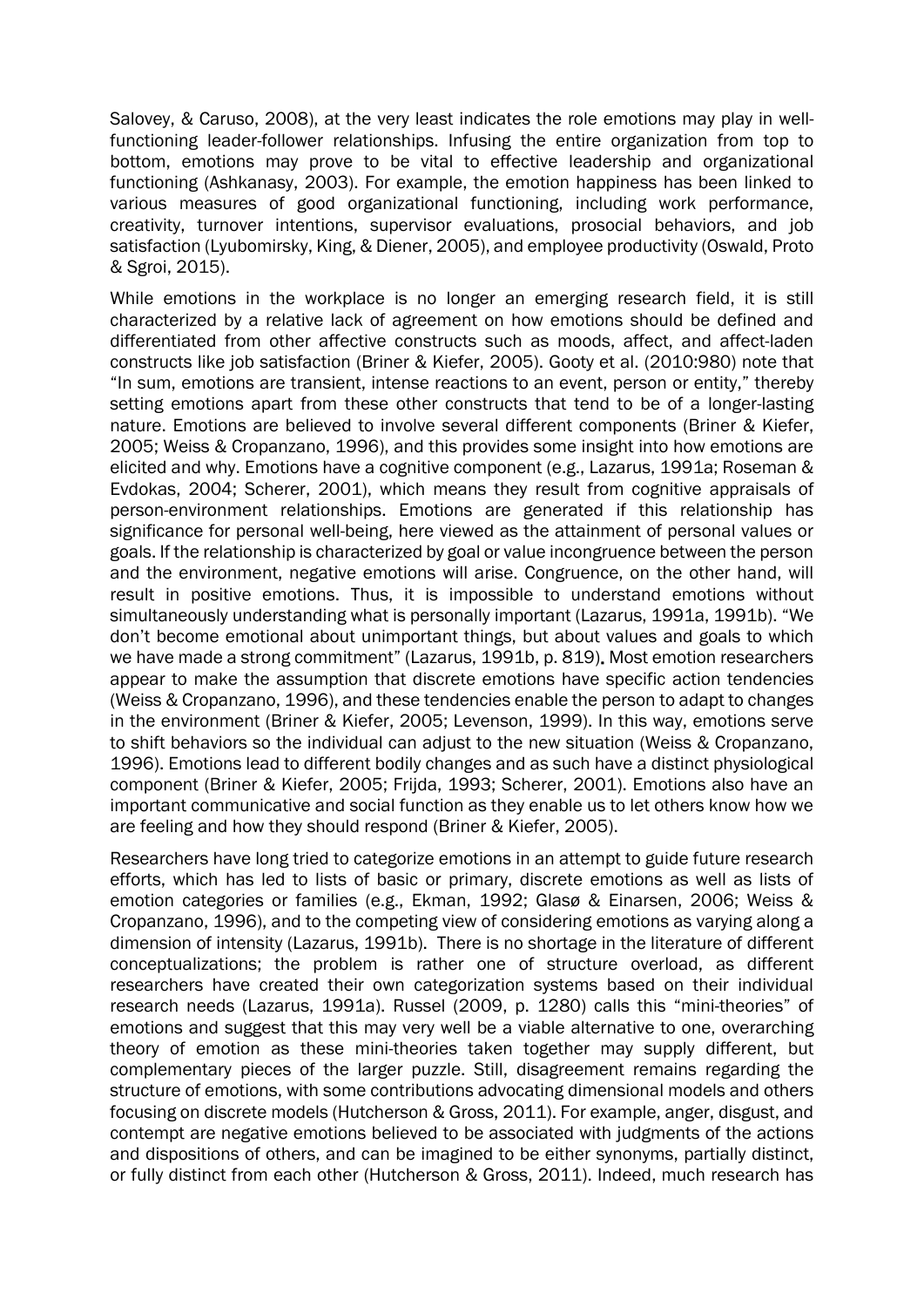been undertaken to determine if basic, underlying emotions can be identified, although agreement still is lacking in terms of a final list of such emotions (e.g., Ekman, 1992; Ortony & Turner, 1990).

The affective revolution has not yet permeated the field of cross-cultural leadership research. Comparative research on leadership in cross-national settings has devoted little attention to the issue of how followers *feel* during leadership encounters that involve leaders with leadership styles that conflict with central follower-held values. Looking to the leadership literature, several scholars have pointed at the benefits of congruence between leader values and follower values in terms of eliciting supportive and positive follower emotions and behaviors (e.g., Ashkanasy & O'Connor, 1997; Brown & Trevino, 2009; Foss, Minbaeva, Pedersen, & Reinholt, 2009; Meglino, Ravlin, & Adkins, 1989). For example, leader-follower value congruence is associated with improved communication, predictability, attraction, and trust (Edwards & Cable, 2009). It follows from this that leaders *should* care about their followers' value systems, but given research noting that leadership is not universal but implies different behaviors and expectations in different cultures (Gerstner & Day, 1994; Hofstede, 1980, 2001; R. House et al., 2002; R. J. House, Hanges, Javidan, Dorfman, & Gupta, 2004; R. T. House & Javidan, 2004), this may be easier said than done. Followers respond differently to leadership styles depending on whether or not these styles match culturally contingent follower values (Den Hartog, House, Hanges, & Ruiz-Quintanilla, 1999). It can be derived from this that culturally incongruent leadership may trigger follower emotions that are unpleasant for the follower and unproductive for the organization. However, little, if any, research has explored which emotions are likely to arise from such leadership, or potential outcomes of these emotions such as supportive and destructive behaviors. This is the focus of the following explication.

## **Contempt**

While emotion is maturing as a research field, this development can't be said to apply to the discrete emotion contempt. Pelzer (2005) noted in a review that contempt seems to be very much present in organizational practice yet ignored by research. But interest in contempt appears to be growing, and researchers have approached the topic from the angle of hostility in social interactions (Fischer & Roseman, 2007), as a moral emotion (Haidt, 2003; Hutcherson & Gross, 2011; Mason, 2003; Rozin, Lowery, Imada, & Haidt, 1999), as an amplifier in moral judgments (Avramova & Inbar, 2013; Horberg, Oveis, & Keltner, 2011; Laham, Chopra, Lalljee, & Parkinson, 2010), and as an influence in emergent leadership categorization (Melwani, Mueller, & Overbeck, 2012). The majority of contempt research has been carried out within psychology, where contempt is often envisioned as a basic emotion, indeed going back to the work of Charles Darwin who viewed contempt as a universal, primary emotion shared by all societies (Pelzer, 2005). Similar views have been asserted by more recent research (e.g. Ekman, 1992; Izard, 1977), and the apparent universality of contempt hints at the relevance of conducting broader and deeper examinations of this emotion than what has been carried out to date.

The *Cambridge Dictionary* defines contempt as "A strong feeling of disliking and having no respect for someone or something." Contempt is often studied alongside another negative emotion, anger, as both emotions are common outcomes of negative social interactions and reflect a negative evaluation of the other party's intentions (e.g., Fischer & Roseman, 2007; Frijda, Kuipers, & ter Schure, 1989). While believed to arise from similar situations, the two emotions are different along important dimensions (Hutcherson & Gross, 2011). They have different social functions as they lead to different behavioral reactions. Anger promotes approach tendencies (Hutcherson & Gross, 2011) and hostile, antagonistic behaviors such as attack, while contempt is associated with less confrontational avoidance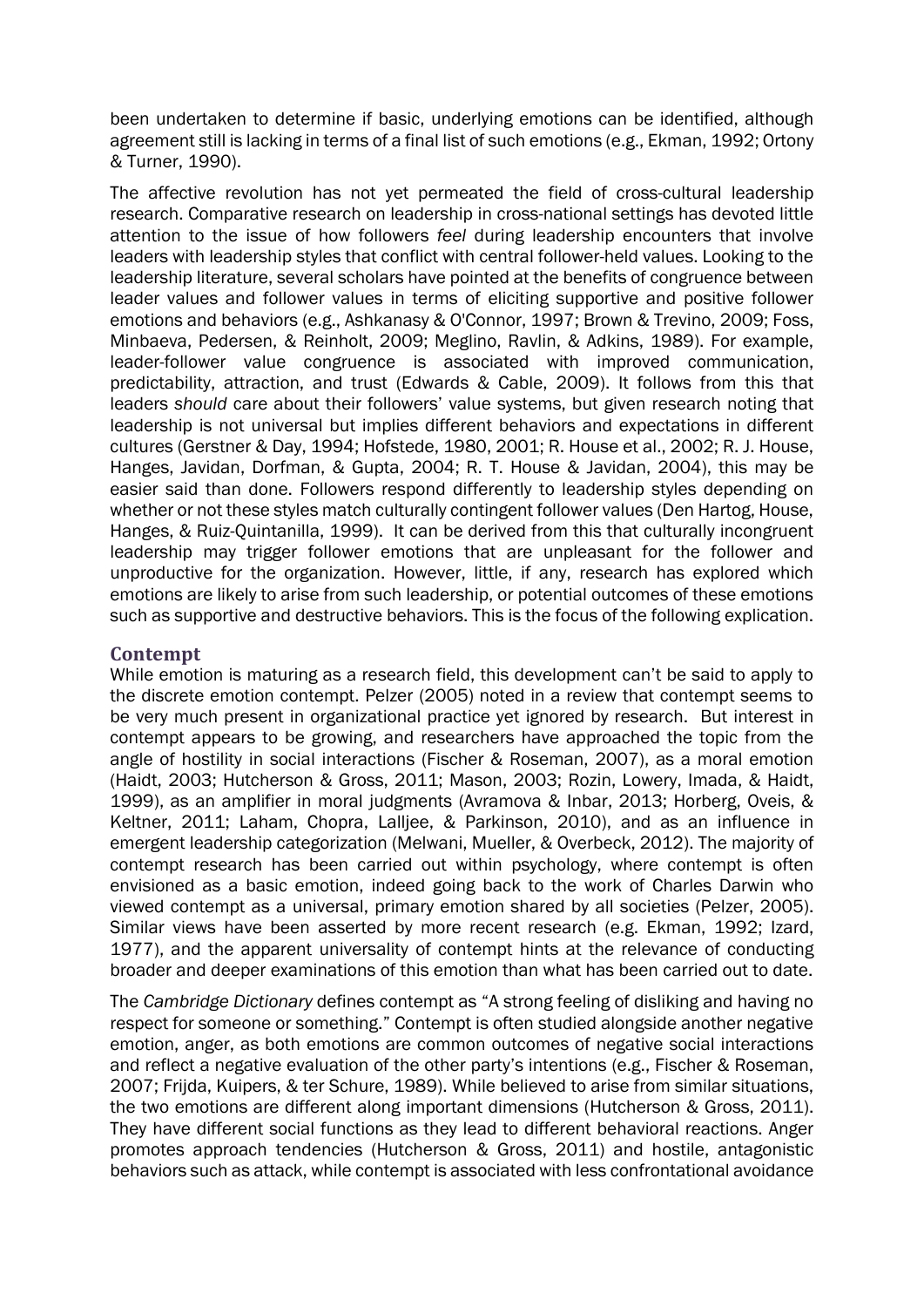behaviors such as social exclusion (Fischer & Roseman, 2007). Anger is typically a response to immediate social threats, while an important function of contempt is to reduce future exposure to harm by "marking" and avoiding individuals who based on past experience might be a threat (Hutcherson & Gross, 2011). Additionally, contempt is unique because of its diagnostic value: it signals the privileged social standing of the holder relative to the target of the emotion (Melwani et al., 2012) and can as such trigger prejudice against people and groups believed to be inferior or incompetent (Izard, 1977; Pelzer, 2005). Once it has been elicited it causes antisocial behaviors such as exclusion, rejection and even derogation of the target (Fischer & Roseman, 2007; Izard, 1977; Melwani et al., 2012). Anger and contempt are also different in terms of their relative duration. Anger is typically a short-term, intense emotion (Fischer & Roseman, 2007). From an evolutionary perspective, this is perhaps because any long-term experience of this emotion would lead to a physical state not conducive to survival (Levenson, 1999). Going back to research positing contempt as the main emotional culprit in marriage disintegration (e.g., Gottman, 1993), this emotion is typically viewed as predominantly antisocial and dysfunctional in terms of its effects, although recent research suggests positive effects in leadership categorization (Melwani et al., 2012; Melwani & Barsade, 2011). Within interpersonal relationships, however, contempt is decidedly negative. Being a long-lasting emotion, contempt causes negative and permanent changes in beliefs about the person and in the treatment of that person. Over time, these changes tend to solidify and prevent further attempts at changing the person or reconciling with him/her, which eventually puts the relationship at risk (Fischer & Roseman, 2007). Contempt can also be described by its direction. Contempt targeted at a superior, upward contempt, is triggered when the subordinate perceives that the superior doesn't live by the standards or values that he sets by virtue of his elevated position. Downward contempt, on the other hand, is experienced by the superior toward the subordinate by virtue of the latter's lower ranking and power (Pelzer, 2005).

#### **Voluntary Work Behavior and Emotions**

Organizational research has in recent years shifted from understanding employee performance through role and task related behaviors, to increasingly focusing on the added value of voluntary work behaviors (Spector & Fox, 2002). These behaviors range from positive, supportive organizational citizenship behaviors (OCB) to negative, deviant workplace behaviors, and much research point at their importance to organizational functioning. In pure monetary terms, the cost of one single form of workplace deviance ― employee theft ― has been estimated to US\$ 200 billion per year in the United States alone (Greenberg, 1997), giving an indication of the implications of such behavior. Workplace deviance appears to be more common than what one would perhaps expect, with one estimate suggesting that 33% to 75% of all employees have displayed behaviors such as voluntary absenteeism, sabotage, and theft (Harper, 1990). OCB, on the other hand, is associated with organizational productivity through e.g., cooperation, flexibility, innovation, and initiative (Motowidlo & Van Scotter, 1994; Spector & Fox, 2002). Positive, voluntary work behaviors have been researched extensively over the past few decades as e.g., OCB (Organ, 1988), extra-role behaviors (Van Dyne & LePine, 1998), contextual performance (Motowidlo & Van Scotter, 1994), and prosocial behavior (O'Reilly & Chatman, 1986). Common for these approaches is that they focus on behaviors that are voluntary and not part of formal role requirements or tasks (Spector & Fox, 2002), and they are not vital to the job but still important to organizational functioning (Lee & Allen, 2002) as they support either people or the organization (Spector & Fox, 2002). Different researchers have focused on different subcategories or dimensions of OCB, and Organ's (1988) makes a useful distinction in separating between altruistic behaviors on the one hand and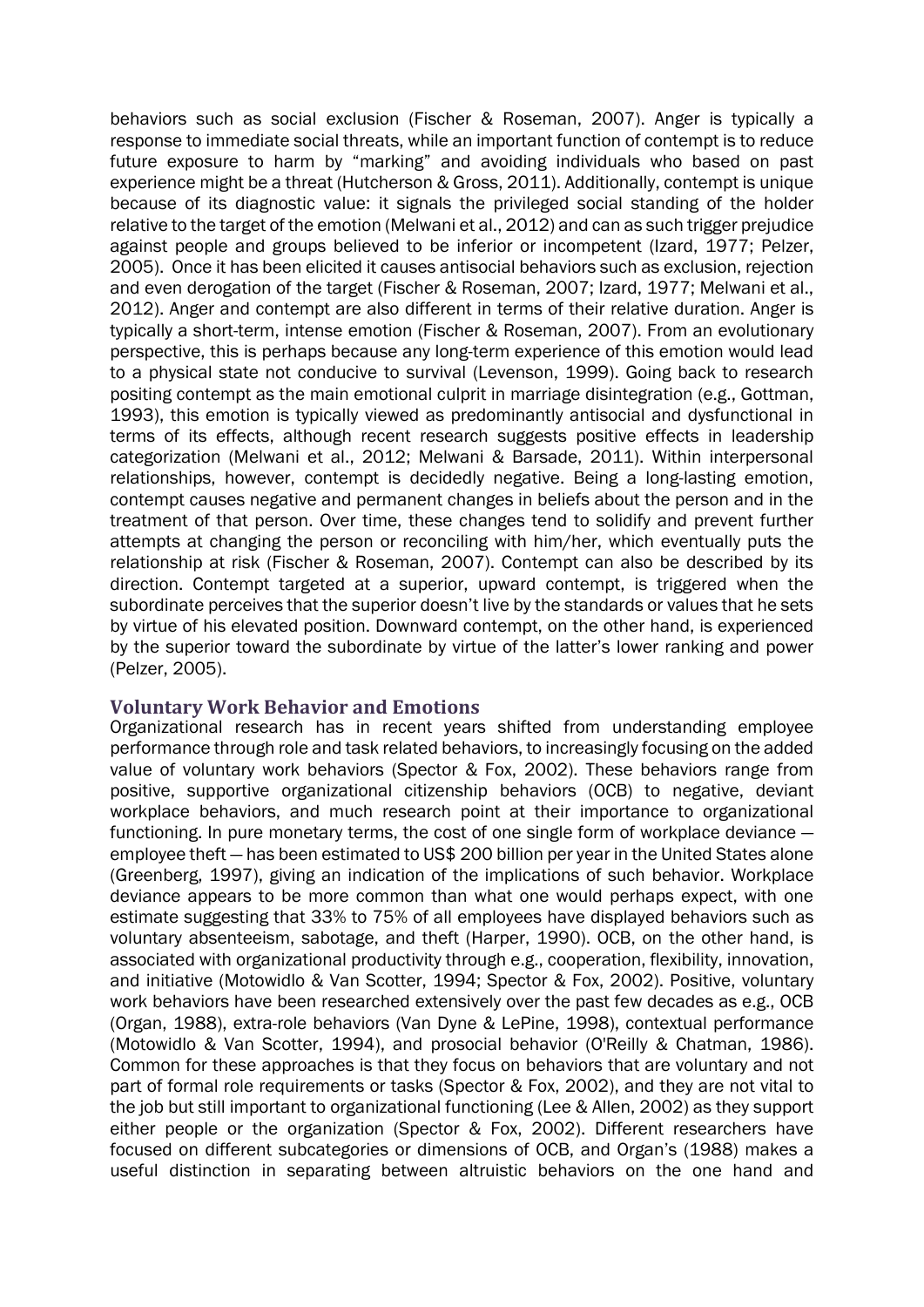compliance on the other. Thus, OCB encompasses acts that go beyond formal role duties, such as helping coworkers who need it, working overtime to accomplish an important task, or attending functions that are not required, as opposed to acts that merely comply with one's role requirements. OCB's negative and less researched counterpart, destructive or deviant work behavior, has emerged from "dark side" organizational behavior research (Brown & Mitchell, 2010), and encompasses several different deviance constructs such as workplace deviance (Bennett & Robinson, 2000; Robinson & Bennett, 1995), counterproductive work behaviors (Spector & Fox, 2002), employee deviance (Bolin & Heatherly, 2001), and social undermining (Duffy, Ganster, & Pagon, 2002). While voluntary, these types of behaviors are considered a threat to organizational functioning as they violate important organizational norms, including formal and informal rules and policies (Bennett & Robinson, 2000). In terms of potential for harm, such behaviors range from avoiding work or being tardy and deliberately doing tasks incorrectly, to a higher level of aggression and behaviors such as sabotage, theft, and verbal and physical hostility (Spector & Fox, 2002).

Studies suggest that affective factors may be central to OCB and employee deviance (Lee & Allen, 2002). Emotions reorganize work behavior by shifting it away from the current situation to better respond to the eliciting emotional event, potentially leading to decreased job performance in the case of poor fit between behaviors required to do the job and behaviors generated by the emotion. This pattern is likely to be more pronounced for negative emotions than for positive emotions (Weiss & Cropanzano, 1996). Events are appraised, emotions are triggered on the basis of this appraisal, and these emotions will in turn play into a person's choice between different OCBs and deviant behaviors: Negative emotions are associated with deviant behaviors, while positive behaviors are believed to facilitate OCB (Spector & Fox, 2002). It is a "well-established social psychological finding" (Lee & Allen, 2002, p. 132) that people in positive moods are more likely to help others than people in negative moods. Thus, it is altogether likely that a person in the throes of a negative emotion will display negative voluntary behaviors, such as taking longer breaks than allowed or taking office supplies for personal use, while a person experiencing a positive emotion will engage in positive voluntary behaviors such as giving a helping hand to colleagues who need it.

## **Theory Development and Hypotheses: Explanations of Effects of Culturally Congruent Leadership on Contempt, Organizational Citizenship Behavior, and Deviant Behavior**

Our theoretical model of contempt development through culturally incongruent leadership is developed by focusing on contempt as a protective mechanism and as one of very few tools at the follower's disposal for dealing with such value incongruence. We then outline how culturally incongruent leadership may influence organizational citizenship behavior and deviance via contempt as a mediating variable. The model is depicted in *Figure 1*.

To set the stage for our hypotheses development, let us first take a closer look at what happens in a case of culturally incongruent leadership. What is this experience like for a follower, and what choices does he/she have when it comes to responding to this incongruence? In a culturally incongruent leadership encounter, the leader displays leadership behaviors that are in conflict with important, culturally derived follower-held values. This can be perceived as unfair, threatening, wrong, and demotivating. It is known in the cross-cultural leadership literature that followers respond differently to leadership styles depending on whether or not these styles match culturally contingent follower values (e.g., Den Hartog et al., 1999). In other words, when there is a mismatch between leadership styles and follower values, followers typically respond negatively. The follower's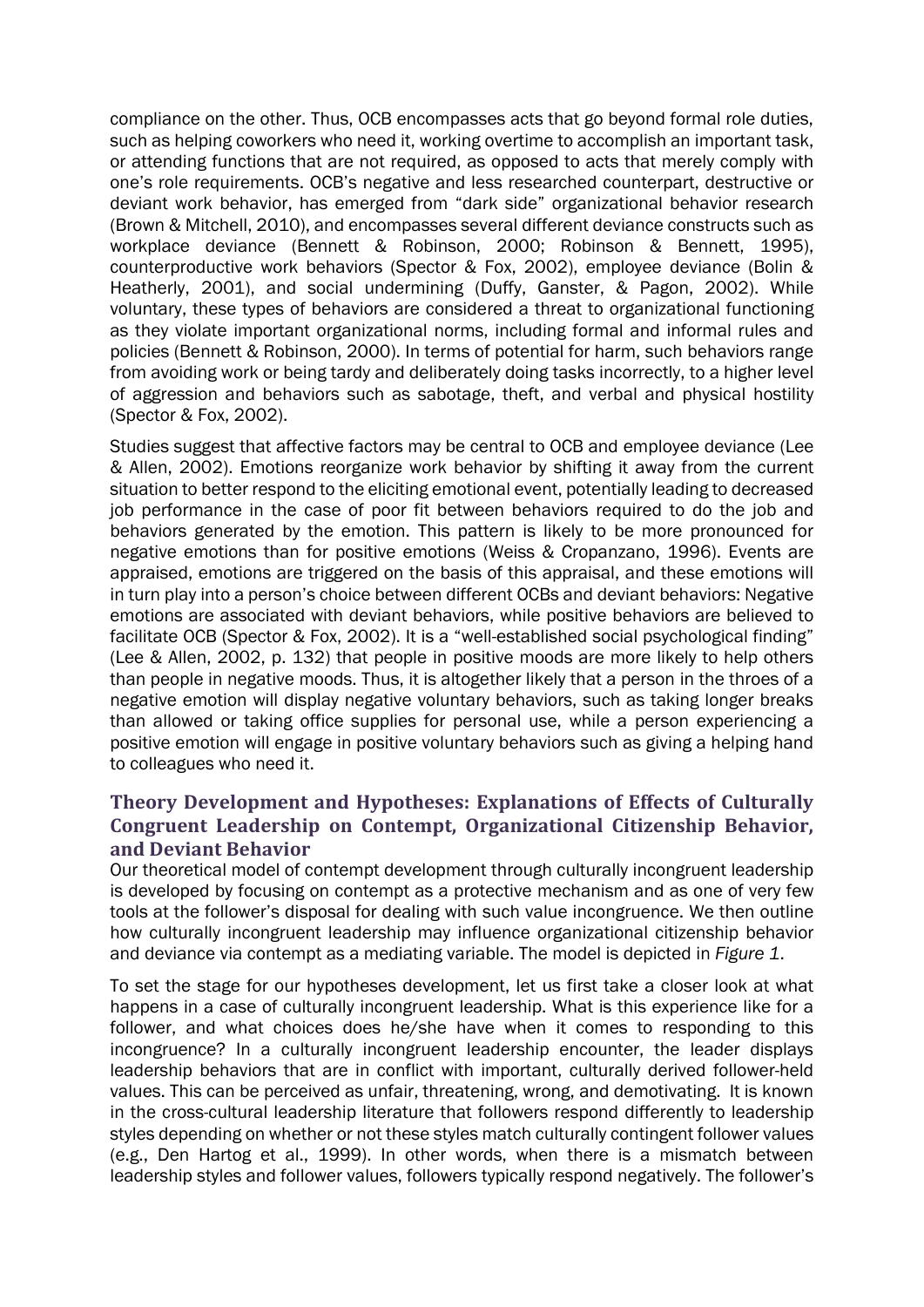repertoire of behaviors in terms of remedying the situation or removing himself/herself from the value incongruent leader-follower encounter, however, is limited given the nature of the leader-follower relationship. This relationship is characterized by power and status differences: The leader is at a higher hierarchical level than the follower and has access to rewards and sanctions. In the event that the follower perceives exiting the organization as an impossible or undesirable choice, he/she is left with a limited number of behavioral choices: The follower can channel energy and attention to into non-work interests at the expense of work duties (neglect), or attempt to improve the situation by being vocal about concerns (voice) (Withey & Cooper, 1989). This means that the follower will in many (perhaps most) cases have no other choice than to comply with the leader's expectations and demands, even if they conflict with important cultural values. The decision to conform to values different than one's own may be based on practical concerns related to one's future in the organization such as promotions (Hewlin, 2003). It may also be influenced by individual factors (e.g. type of skills, family situation) that make it difficult or undesirable to leave the organization in response to value discrepancies (Withey & Cooper, 1989). Lazarus (1991 b: 831) uses a tree metaphor to illustrate people's coping strategies: The small branches on the tree consist of small coping steps and the larger branches are the bigger, overarching goals, for example holding a certain position or being in a certain profession. In order to achieve this goal, it may be necessary to take small coping steps ― dealing with an unpleasant boss instead of leaving the organization, for example. The decision to conform does therefore not necessarily mean that the follower agrees or identifies with the values in question, and this leaves the door open to alternative ways of dealing with the value discrepancy.





## **Contempt as a Protective Mechanism in Reaction to Culturally Incongruent Leadership**

To our knowledge, no studies have focused on culturally incongruent (or congruent) leadership as an event that has affective significance in terms of generating emotional reactions, which is a central notion in several theories on emotions (e.g., Lazarus, 1991a; Weiss & Cropanzano, 1996). It follows from this that studies of contempt within the context of culturally incongruent (or congruent) leadership are lacking. It can, however, be gleaned from other literatures that this particular emotion is a likely response to this particular event. Different research streams have indicated positive follower responses such as positive emotions and supportive behaviors to value congruent leadership, and negative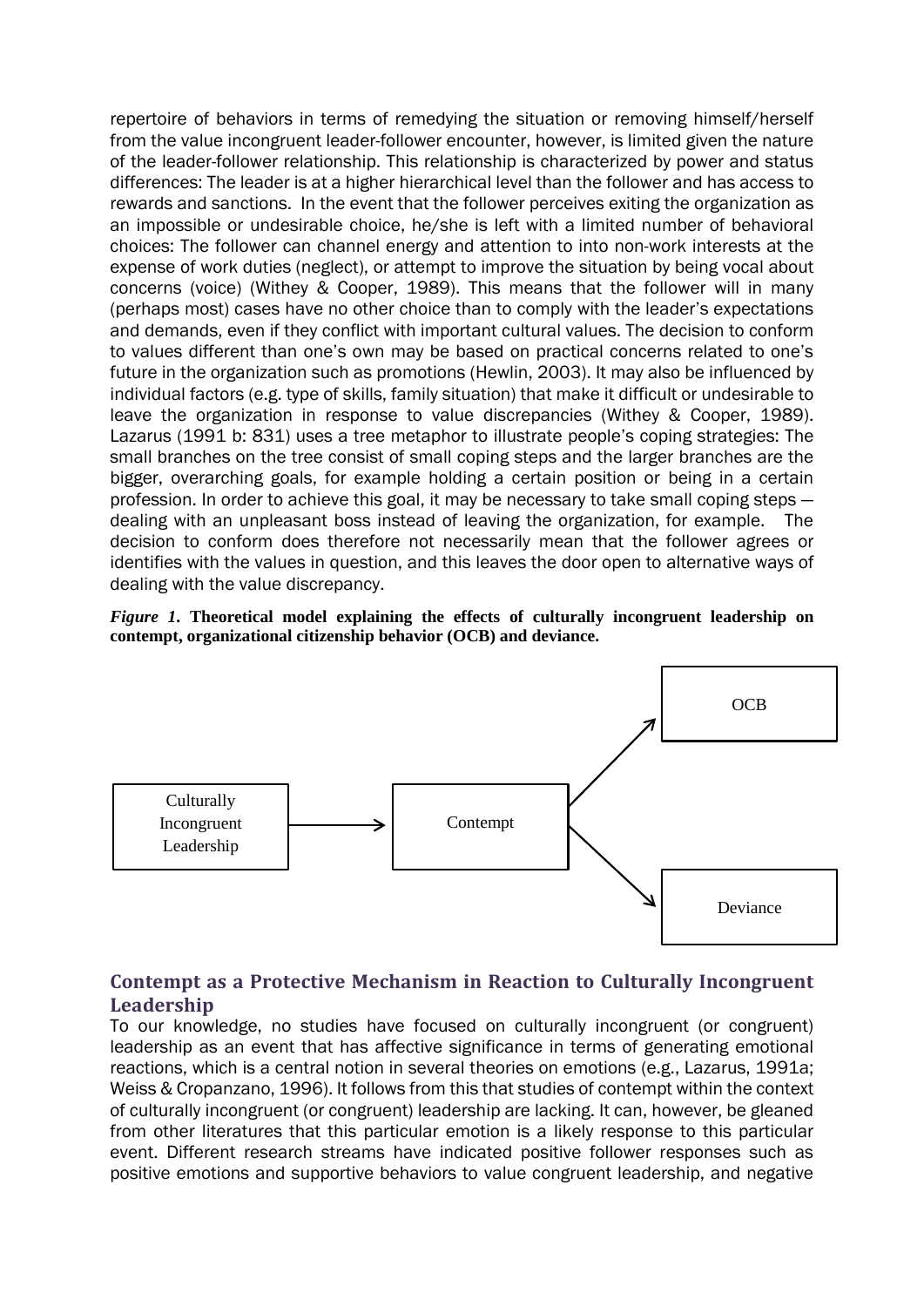emotions, cognitions, and attitudes in situations in which the leader does not act in accordance with follower values (Brown & Trevino, 2009; Fiebig & Kramer, 1998; Gooty et al., 2010), and it is known from psychological research that people experience negative emotions such as fear and anxiety when they perceive a discrepancy between who they really are and who they think they should be (Higgins, 1989; Withey & Cooper, 1989). Research on emotions as the result of cognitive appraisals of person-environment relationships (Lazarus, 1991a, 1991b) provides additional support for the negative emotion-culturally incongruent leadership link. According to this perspective, emotions are generated if the person-environment relationship has significance for personal well-being, here viewed as the attainment of personal values or goals. If the relationship is characterized by goal or value incongruence between the person and the environment, negative emotions will arise. Congruence, on the other hand, will result in positive emotions. Thus, culturally incongruent leadership can be expected to elicit negative follower responses, and given the nature of the leader-follower relationship, followers have few options for dealing with the incongruence.

Based on this, it seems reasonable that followers trapped in culturally incongruent leadership encounters may experience negative emotions such as contempt: these may constitute one of very few tools at the follower's disposal for dealing with such situations. According to the classic perspective on the functionality of emotions, emotions have a function by increasing people's probability of survival by helping them solve and overcome problems (e.g., Fischer & Manstead, 2008; Lazarus, 1991a; Levenson, 1999). In this perspective, emotions are important for "(…) pulling us toward certain people, objects, actions and ideas, and pushing us away from others" (Levenson, 1999:481). In line with this, research focusing on the social function of contempt indicates that this emotion can serve as a protective mechanism of individuals in situations where they perceive themselves or their ingroup of being at risk of hostility or attach by another party (Fischer & Manstead, 2008; Fischer & Roseman, 2007; Pelzer, 2002, 2005). Here, contempt is envisioned as an appropriate response to social threats that are not imminent, but that should be avoided based on past experiences with the other party and a perception that he/she might have negative intentions. It may therefore take several negative, and often angry, interactions with a party for contempt to arise, and the emotion then serves to identify the party so that he/she can be avoided in the future to reduce the risk of additional harm or discomfort (Fischer & Roseman, 2007; Frijda et al., 1989; Hutcherson & Gross, 2011). This avoidance tends to take the form of social distancing from the threatening individual or attempting to exclude him/her from one's social network (Roseman, Wiest, & Swartz, 1994), and entails that the person will not try to change or influence the threatening individual to deal with the potential exposure to harm, but rather perceive it as impossible to change the undesirable behavior (Fischer & Roseman, 2007). In other words, when people believe they are faced with a social threat of a long-term and unchangeable nature, the feeling of contempt can serve as an important protective mechanism. We believe the situation of culturally incongruent leadership can be characterized by exactly such a threat.

Research on value congruence also suggests that culturally incongruent leadership may be a potential source of contempt. Here, the similarity-attraction paradigm introduced by Byrne (1971) is central, which claims that similarity (e.g., in values) triggers liking and attraction and makes people want to socialize and spend time together again and again (Meglino, Ravlin, & Adkins, 1991; Van Vianen, De Pater, Kristof-Brown, & Johnson, 2004). Conversely, we argue that incongruence between important follower and leader values may be perceived by the follower as threatening as such incongruence can make communication difficult, reduce predictability of leader behaviors, make it more difficult to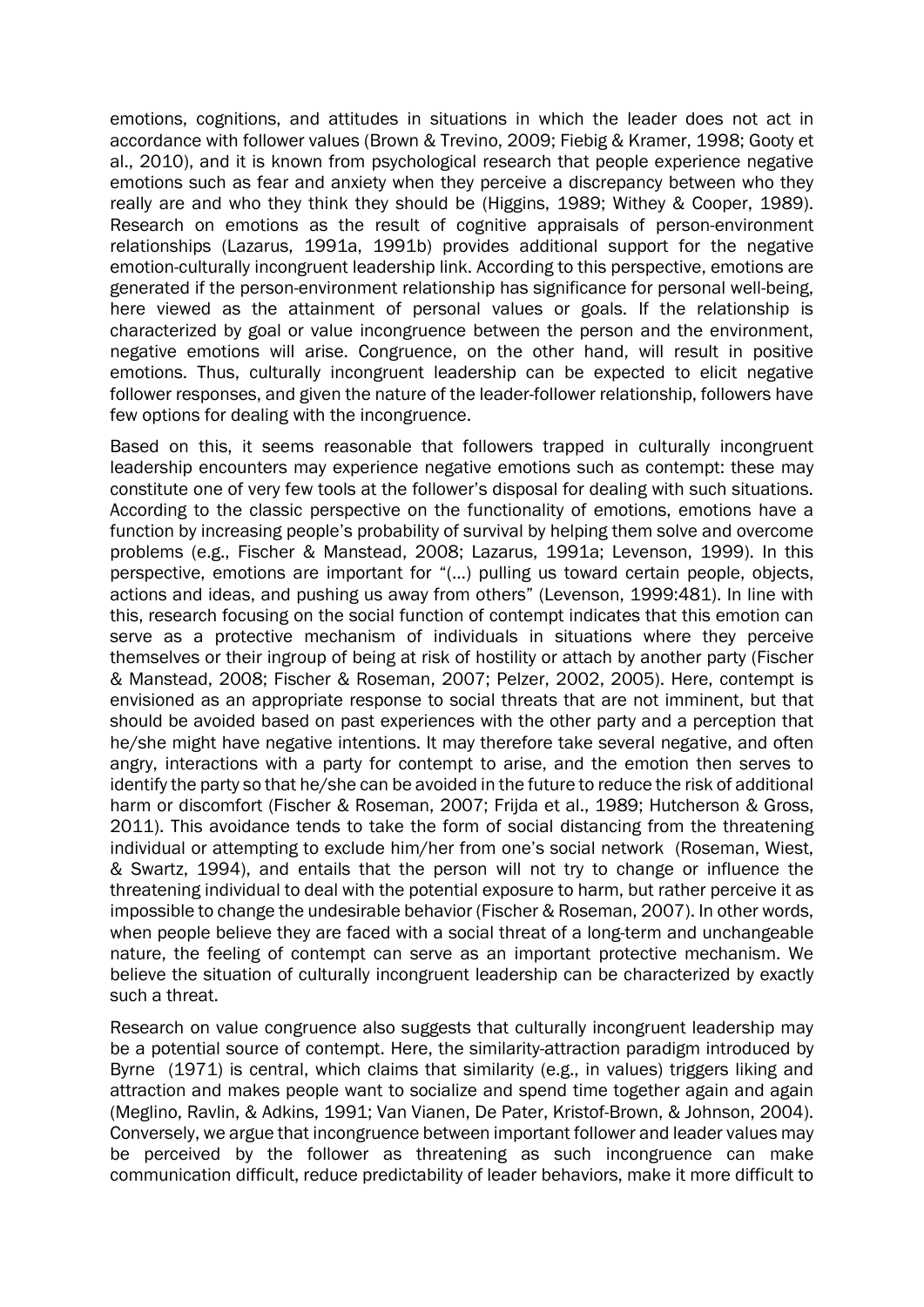trust, and also reduce the liking of the leader (Edwards & Cable, 2009). In short, value incongruence may trigger a "negative appraisal of the other person" (Fischer & Roseman, 2007, p. 103) which in turn triggers contempt. The unequal distribution of power inherent in the leader-follower relationship may reduce the follower's freedom of movement when it comes to taking steps to deal with the incongruence so that the follower sees it as impossible to deal with the situation by attempting to get the leader to change his behavior.

In short, we suggest that the culturally incongruent leadership encounter may trigger contempt in followers as a protective mechanism to remove the follower from the situation of value discrepancy to the largest extent possible and thus reduce his or her exposure to discomfort or harm.

Consequently, we set forth the following hypothesis:

## Hypothesis 1: Culturally congruent leadership is negatively related to follower contempt to the leader.

#### **The Effects of Contempt on Voluntary Behaviors (OCB and Employee Deviance)**  After arguing that culturally incongruent leadership may trigger contempt in the follower,

we now shift our focus to behavioral effects of this emotion. In other words, what behaviors is a follower who feels contempt toward his leader, likely to display?

Behavioral effects of contempt have in general received very little researcher attention (Haidt, 2003). We do know that this emotion is relatively "cool" in comparison with anger, meaning that it doesn't tend to elicit attack behaviors or other behaviors associated with emotions that are experienced as more intense or hot (Izard, 1977). As we noted in the previous section, contempt is believed to trigger social distancing and exclusion of the party looked upon with contempt (e.g., Fischer & Roseman, 2007; Hutcherson & Gross, 2011; Roseman et al., 1994). At a more general level, negative emotions lead to behaviors of a negative cadence (e.g. Lazarus, 1991a). Within an organizational setting this opens up for a possible connection between contempt on the one hand and employee deviance on the other hand. We will in the following explicate this relationship by drawing on social exchange theory, which is much used within different strands of leadership research and for understanding workplace behavior in general (Cropanzano & Mitchell, 2005). For example, research on ethical leadership leans heavily on social exchange theory, and we borrow also from this literature as we believe its focus on fit between leader values and behavior as a driver of positive outcomes like OCB (e.g., Brown & Mitchell, 2010) has important similarities to culturally congruent leadership.

Within ethical leadership, the moral manager is central. This is a leader who both "walks the talk" and "talks the walk" and thus acts in accordance with important moral standards and serves as a role model in the workplace. Leaders of this caliber are believed to trigger beneficial behavior and reduce destructive behavior in the workplace (Brown & Mitchell, 2010). Unethical leadership, on the other hand, is associated with negative follower emotions such as anger and disgust, which in turn is argued to lead to unethical follower behaviors, such as retaliation and deviance (Brown & Mitchell, 2010). The apparent congruence between leader espoused values and leader actual values is believed to play an important role in triggering beneficial behaviors, and social exchange theory (Blau, 1964) is often used to explain this relationship (e.g., Brown et al., 2005, Brown & Trevino, 2006, Mayer et al., 2009). A central concept upon which social exchange theory rests is the principle of reciprocity (Blau, 1964; Gouldner, 1960):

## An action by one person leads to a response by another person, and people feel obligated to reciprocate good, beneficial behaviors with similar behaviors and vice versa for negative behaviors.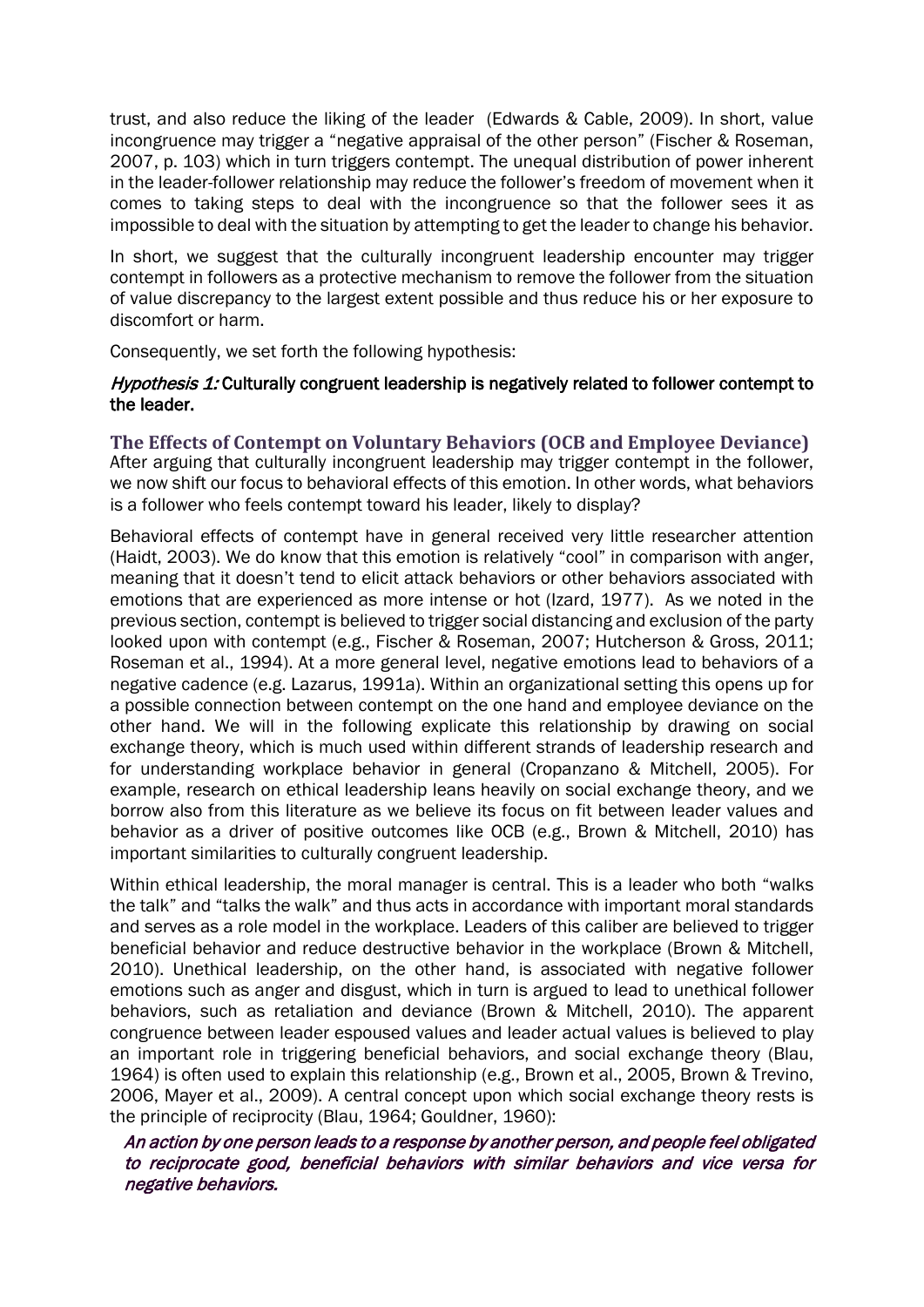Within ethical leadership research, this is used to explain why followers respond with organizational citizenship behaviors to leaders who they perceive as ethical, i.e., leaders who both communicate certain values and also live up to the same values through the behaviors they display.

While we by no means are suggesting that culturally incongruent leadership is unethical, we simply believe that a similar mechanism may explain the relationship between contempt, organizational citizenship behaviors and employee deviance respectively. Applying the principle of reciprocity to a contempt-evoking situation of culturally incongruent leadership behaviors suggests that the follower will return these behaviors with destructive, retaliatory behaviors such as employee deviance. In this situation, there is no perception of debt to the leader that the follower must repay through positive, beneficial citizenship behaviors. Quite contrary, the feeling of contempt entails that the follower sees herself as superior to the leader, which implies an imbalance to the leaderfollower relationship that the follower can correct only by engaging in deviant behaviors. In this way, the employee's deviant behavior reciprocates what she perceives to be deviance on part of the leader resulting from leadership behaviors that do not harmonize with important cultural values.

Research on organizational revenge provides an alternative approach to understanding the effects of contempt on employee deviance. The culturally incongruent leadership encounter can be viewed as a revenge episode where contempt has been elicited and revenge is sought through the display of deviant behaviors. Violations of formal organizational rules and social norms can motivate people to "get even" (Bies et al., 1997). Such violations tend to drive emotions, which, in turn, spark retaliatory behavior. Engaging in such behaviors can provide an outlet for the emotional energy that the perceived violation of norms or rules builds in the individual. Additionally, "evening the score" in this manner might have another functional purpose by making the individual feel better (Spector & Fox, 2002). In line with this, we suggest that culturally incongruent leadership can be viewed as a revenge episode where the follower, upon experiencing contempt as an emotional reaction to the culturally incongruent leadership, decides to "get even" with the leader by displaying deviant behaviors.

In cases of culturally congruent leadership encounters, the picture of emotions and behaviors is quite the opposite. Culturally congruent leadership implies that the leader leads in accordance with important follower-held, culturally derived values and goals, and this congruence is expected to trigger positive emotions (Lazarus, 1991). There is believed to be a positive, direct relationship between positive emotions and OCB (Spector & Fox, 2002). This link is strengthened by the finding that people who are experiencing positive moods tend to behave in ways that support these moods, for example, by exhibiting altruistic behaviors (Isen, 1984). Looking at this from a social exchange perspective, the principle of reciprocity suggests that a follower who believes her leader acts in accordance with important values will experience positive emotions and want to "repay" the leader by engaging in OCB. In a similar vein, Organ (1988, 1990) suggested that perceptions of fairness are important to employees' decisions to display OCB. It is easier for an employee to alter voluntary work behaviors than role-required behaviors in order to reciprocate good, fair leader behaviors, and it is thus possible for followers to actively use or withhold OCB in order to "even the score" with the leader.

This leads us to the following hypotheses:

Hypothesis 2: Contempt is positively related to deviant behavior. Hypothesis 3: Contempt is negatively related to organizational citizenship behavior (OCB).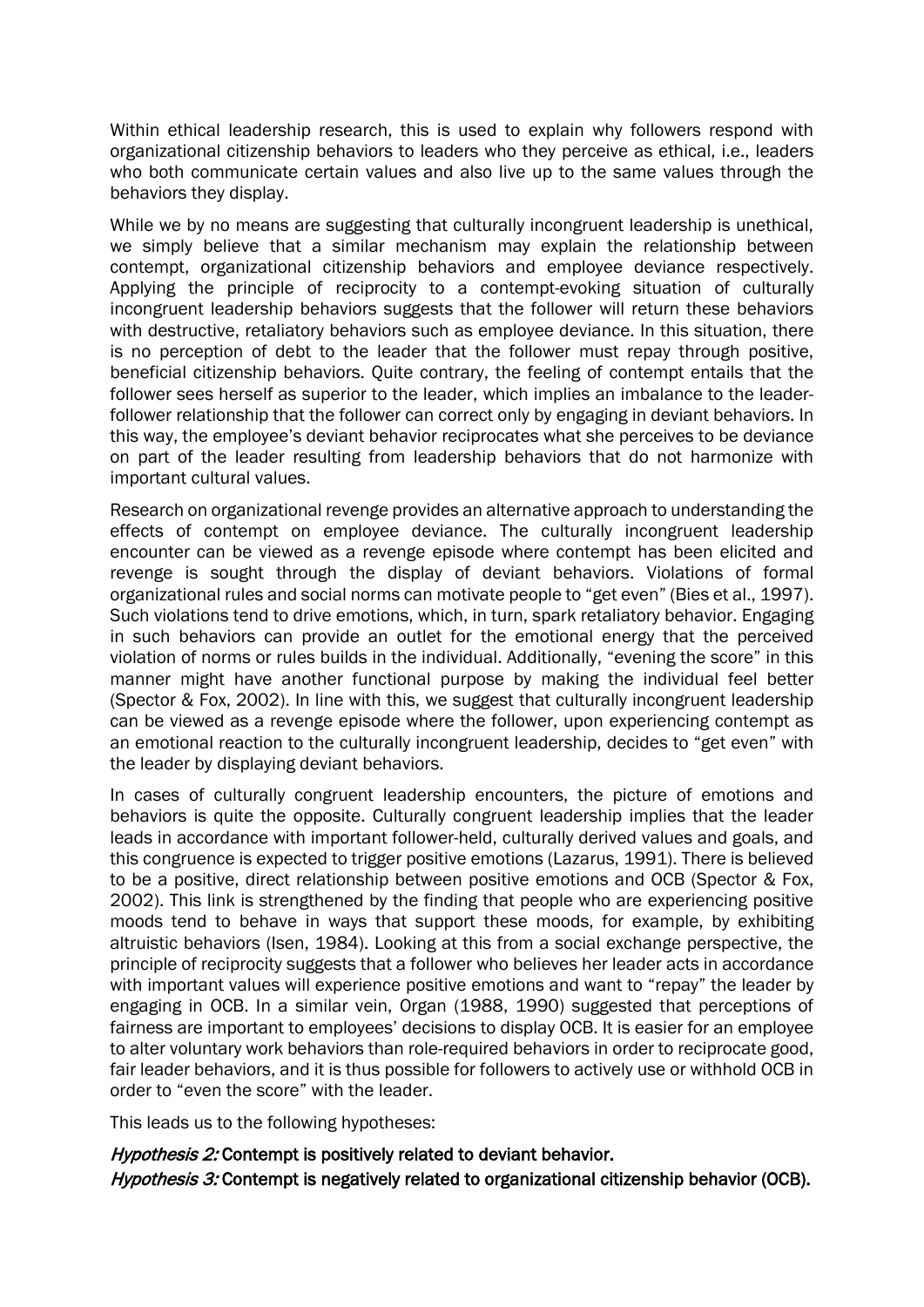## **Method**

## *Sample*

Data used to test our hypotheses were collected from a sample of 348 follower-level employees in seven Norwegian organizations from both public and private sectors. An electronic questionnaire was administered via email to potential respondents. These were identified by their supervisors and given information about the study and encouragement to participate via e-mail messages and/or intranet announcements. Assurance of anonymity and confidentiality was communicated through a message in the questionnaire. The survey was distributed to 637 respondents, resulting in a response rate of 55%.

## **Measures**

**Culturally congruent leadership.** A unique measure of culturally congruent leadership within the Norwegian cultural context was developed for the study. Established leadership theories have been argued to have an inherent cultural bias (e.g., Chin, 2010), and one consequence of this may be that the associated measures of leadership styles are incapable of capturing cultural peculiarities. Use of such measures may then overlook culturally derived, unique aspects of leadership. Coupled with the fact that Norwegian leadership has received relatively little empirical research attention (Norway was not included in the GLOBE study), we believed using an established measure might conceal important features of such leadership and subsequently hamper insight into its effects. Thus, an inductive study was undertaken to develop the measure, which was proposed to consist of 6 behavioral leadership dimensions (see Sund & Lines (2014) for a detailed explication of the method and results) that capture the adaptation of leadership style to the unique Norwegian cultural context. The dimensions were named Little Distance (LiDi), Involvement (Inv), Trial and error (TE), Paternalism (Pat), Recruitment (Rec), and Sense of Community (SOC). To translate these dimensions into the present questionnaire, both authors discussed their meaning and how this meaning could be translated into items measured as Likert-type questions. Arriving at five to 15 questions per dimension, we used a sample of Norwegian undergraduate business students (n=132) to test the measure. Principal component analysis (PCA) revealed six dimensions (eigenvalue > 1), as expected. Several of the items cross loaded with more than one component or had low loading on the relevant component, and were removed. Two items from the Involvement component were transferred to a new, separate dimension called Performance orientation (PO) following the realization that these items in fact tapped a focus on performance and achievement, and the dimension received an additional three items from the GLOBE study's measure of performance orientation (Javidan, 2004). Thus, the final scale contained seven dimensions, with the number of items per sub-scale in parentheses: LiDi(4), Inv(3), TE(8), Pat(4), Rec(4), SOC(3), PO(5). The survey was then administered to our final sample, as described above. PCA of the data recovered six dimensions. Two of the three SOC items had cross-loadings while the remaining item loaded on the Pat component. Believing this could be theoretically justified, we decided to keep this item there. A clear factor structure was not recovered for the Rec dimension. This left us with five dimensions: LiDi, Inv, TE, PAT, and PO. All sub-scales showed satisfactory internal consistency (.82 <  $\alpha$  < .91, see Table 1 for further details).

**Contempt.** Contempt was measured by a single item measure. Using a 5-point Likert scale ranging from "Never" to "Very often," respondents were asked to rate how often they experienced contempt toward their leader during the course of a regular work week.

Organizational Citizenship Behavior (OCB). OCB was measured using the two of the four dimensions (civic virtue and altruism) of the scale developed by Podsakoff et al. (1990). A sample item from this scale is "I attend meetings that are not mandatory, but are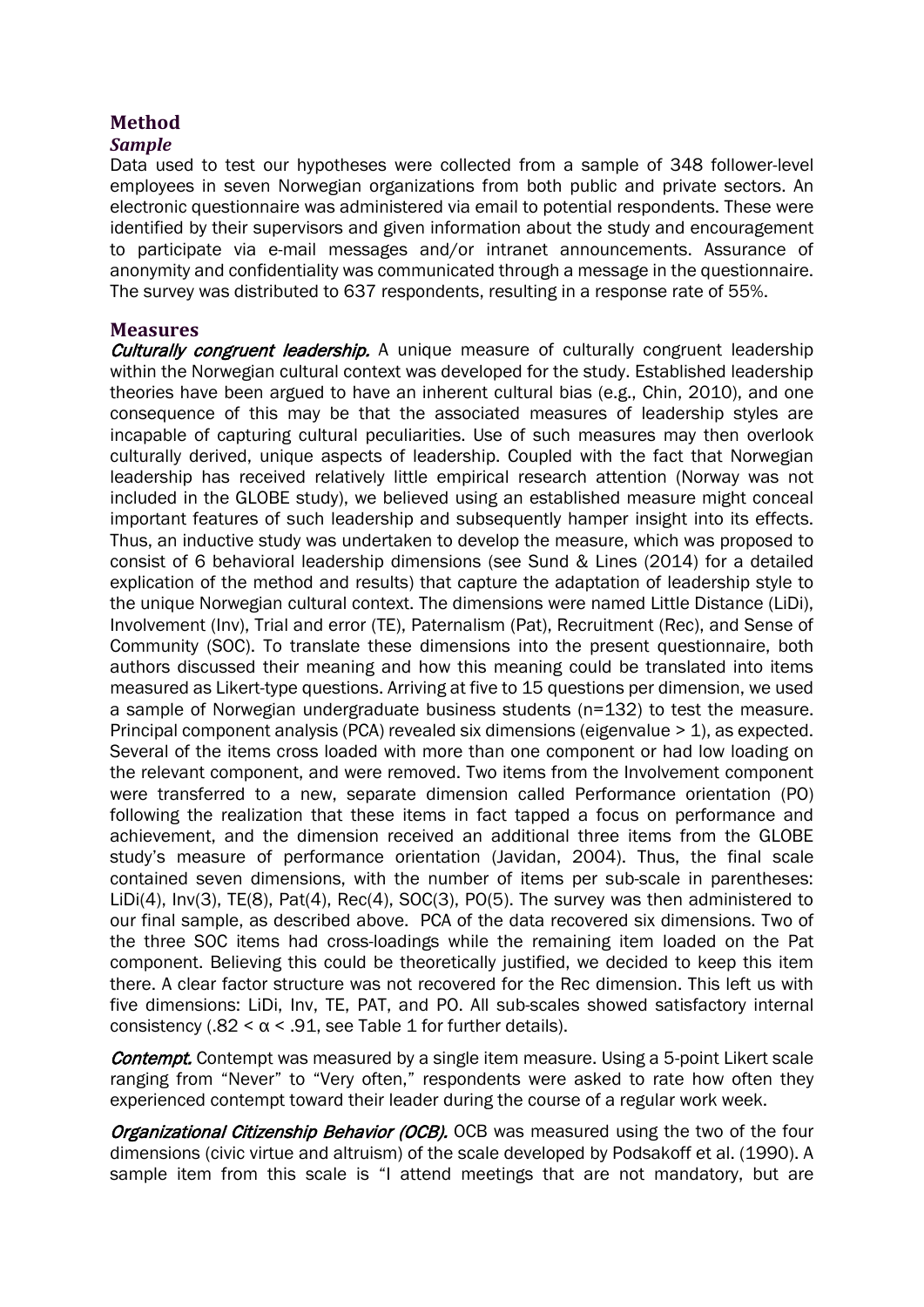considered important." PCA recovered two dimensions as expected, both with a Cronbach's alpha of .80.

**Deviant behaviors.** Deviant behaviors were measured using the organizational deviance portion of the deviant behavior scale developed by Bennett & Robinson (2000). The other portion of the scale measures interpersonal deviance, which we considered to be of less theoretical relevance within the study context. We perceived organizational deviance to be a more likely outcome of contempt triggered by leadership style, and opted to include only this sub-scale. Respondents were asked to indicate to what extent they had displayed certain behaviors over the course of the past year, and a sample item included "Put little effort into your work."

PCA recovered three dimensions (eigenvalue >1), different from the one-dimensional solution that was expected from Bennett & Robinson (2000). The first dimension was the only dimension with acceptable internal consistency,  $\alpha$ =0.70. This dimension consists of four items ("Spent too much time fantasizing or daydreaming instead of working," "Taken an additional or longer break than is acceptable at your workplace," "Intentionally worked slower than you could have worked," "Put little effort into your work") that conceptually are similar as they focus on an individual's regulation of the effort level in the work situation. We believe that this aspect may be more relevant within the Norwegian cultural context than more "dramatic" deviance such as "Taken property from work without permission" and "Dragged out work in order to get overtime," which were items included in the other dimensions. Considering construct validity to be preserved, the first dimension was kept for further analysis.

| Variable |                              | $\pmb{\alpha}$ | Mean | SD    | 1.        | 2.                   | 3.        | 4.                  | 5.        | 6.          | 7.           | 8.       | 9. |
|----------|------------------------------|----------------|------|-------|-----------|----------------------|-----------|---------------------|-----------|-------------|--------------|----------|----|
| 1.       | LiDi                         | .84            | 3,97 | ,961  | 1         |                      |           |                     |           |             |              |          |    |
| 2.       | Inv                          | .84            | 3,83 | ,968  | $.542$ ** |                      |           |                     |           |             |              |          |    |
| 3.       | <b>TE</b>                    | .91            | 3,74 | .854  | $.443$ ** | .606"                | 1         |                     |           |             |              |          |    |
| 4.       | Pat                          | .89            | 3,35 | ,968  | $.477$ ** | $.494$ <sup>**</sup> | $.504$ ** | 1                   |           |             |              |          |    |
| 5.       | PO                           | .82            | 3,54 | ,892  | $.268$ ** | $.435$ "             | $.453$ ** | .468"               | 1         |             |              |          |    |
| 6.       | Contempt                     |                | 1,43 | ,7429 | $-437$    | $-324$ <sup>**</sup> | $-.248"$  | $-.313"$            | $-0.195$  | 1           |              |          |    |
| 7.       | <b>OCB Civic</b><br>Virtue   | .79            | 4,02 | ,675  | $.214$ ** | $.242$ **            | $.149$ *  | $.148$ **           | $.196$ *  | $-.150$ **  | $\mathbf{1}$ |          |    |
| 8.       | OCB<br>Altruism              | .79            | 4,26 | ,537  | $.192$ *  | $.142$ *             | $.246$ ** | $.265$ *            | $.174$ ** | $-0.153$ ** | $.478$ **    | 1        |    |
| 9.       | Deviance                     | .070           | 1,80 | ,459  | $-139$    | $-.157$ **           | $-.120"$  | $-132$ <sup>*</sup> | $-.238"$  | $.153$ *    | $-.229"$     | $-.259"$ | 1  |
|          | **p < 0.01; *p < 0.05; N=367 |                |      |       |           |                      |           |                     |           |             |              |          |    |

*Table 1***. Descriptive Statistics and Intercorrelations of Study Variables**

## **Results**

*Table 1* provides the zero-order correlations and descriptive statistics for the study variables. Examination of the table shows moderately high correlations between the five dimensions of our culturally congruent leadership measure. This indicates that although the dimensions are empirically related, they do seem to capture different dimensions of the leader's adaptation to the cultural setting. All five dimensions have significant, negative correlations with contempt. LiDi, Inv, and Pat have moderately high, negative, and significant (p<0.01) correlations with contempt, while TE and PO have small, negative, and significant (p<0.01) correlations with contempt. All in all, this provides support for Hypothesis 1, which predicted a negative relationship between culturally congruent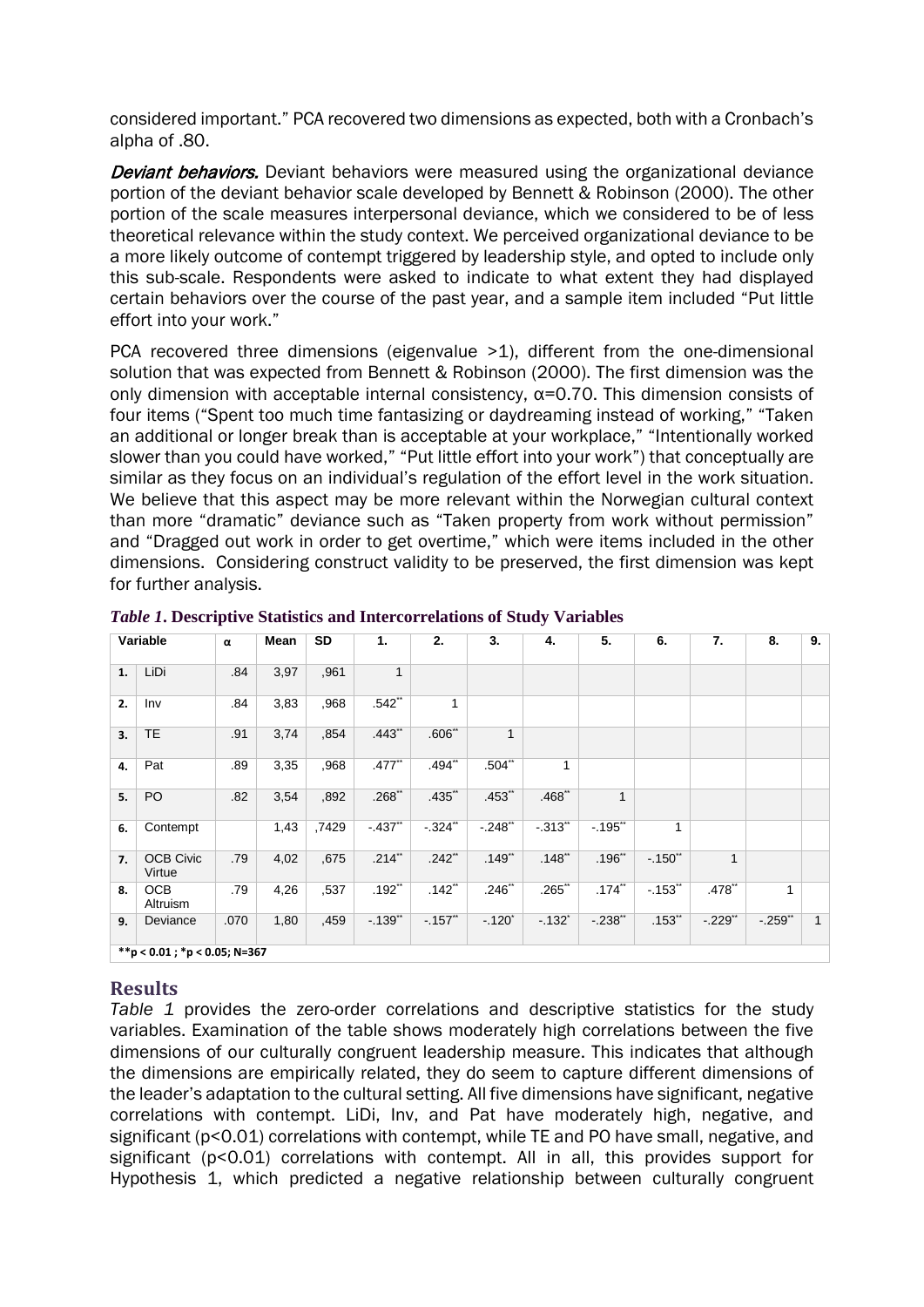leadership and follower contempt to the leader. Contempt has a negative and significant  $(p < 0.01)$  direct effect on both OCB dimensions, and a positive and significant  $(p < 0.01)$ direct effect on deviance, although the correlations are small. This provides initial support for Hypothesis 2 and 3, which predicted that contempt would be negatively related to OCB and positively related to deviance.

Based on the exploratory factor analysis reported above, we conducted a confirmatory factor analysis (CFA) of the dependent variables in the latent variable structural equations program, Amos. The results are presented in *Figure 2*, and indicate that model fit was satisfactory (CMIN/DF = 1.101, GFI = .974, CFI = .996, RMSEA = .017). To provide additional tests of our hypotheses, we then proceeded with a structural model (Figure 3). The latent variables (ovals) are derived from the CFA analysis, while the measured variables (rectangles) are composites derived from the PCA reported above, as well as the one-item measure of contempt. The various fit statistics that we utilized to evaluate the adequacy of the model are shown in the upper right-hand corner of the figure, and indicate that the model overall provides a decent fit to the data (CMIN/DF = 2.046, GFI = .923, CFI = .93, RMSEA = .055).

Our main focus here was to examine the impact of culturally congruent leadership on contempt, and the impact of contempt on OCB and deviance. A closer inspection of the various paths indicates that culturally congruent leadership is negatively related to contempt. This provides support for Hypothesis 1. The different leadership dimensions appear to have rather different impacts, with LiDi having the largest effect and also representing the only significant path (p<0.01). Examination of the paths from contempt to the dependent variables supports Hypotheses 2 and 3 by indicating that contempt has a negative effect on both OCB dimensions and a positive effect on deviance. All three paths are significant (p<0.05).



#### *Figure 2***. Confirmatory Factor Analysis of Dependent Variables**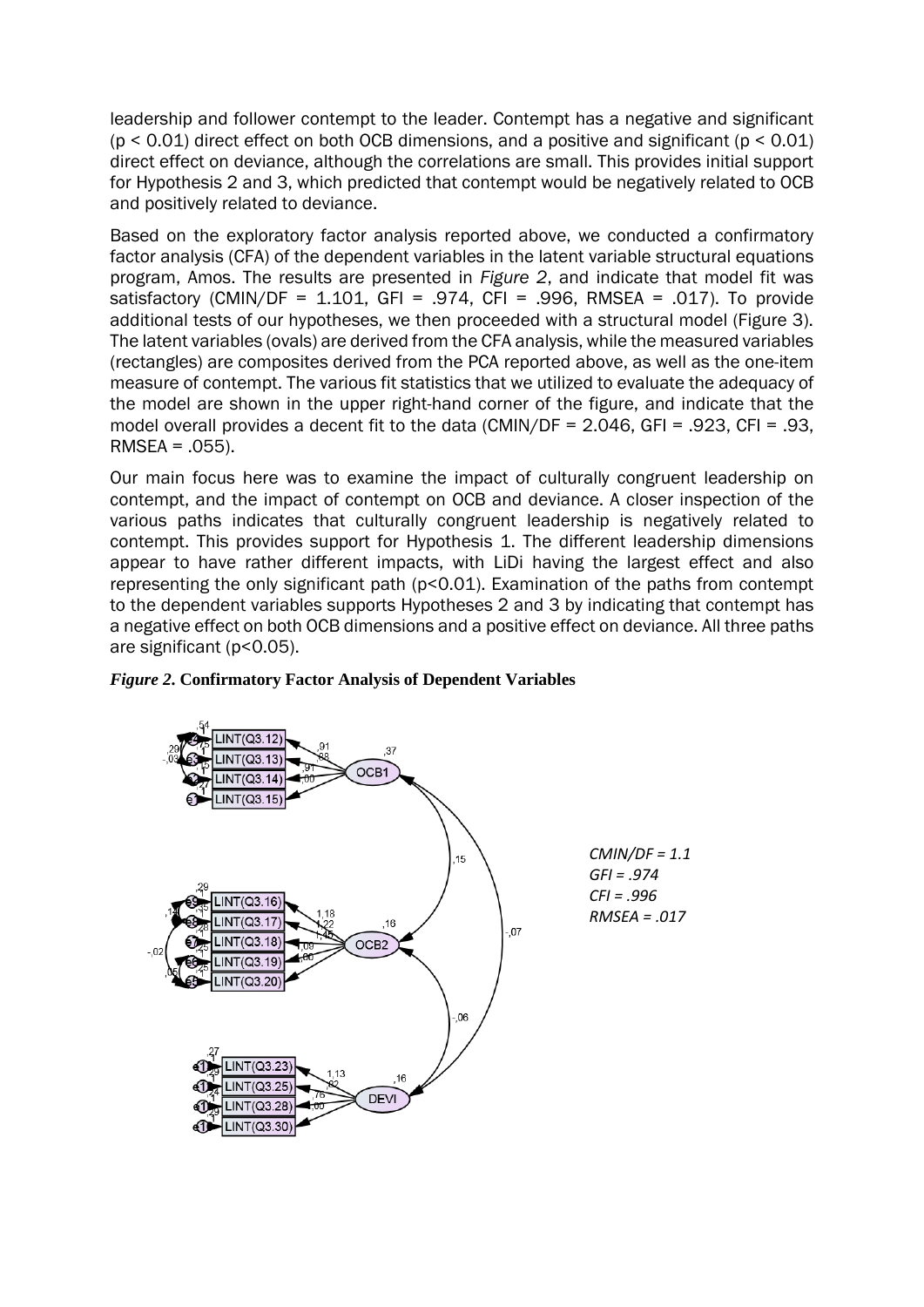*Figure 3***: Effect of Culturally Congruent Leadership on Contempt, OCB, and Deviance**



### **Discussion**

Our focus in the present article was on examining follower-level emotions and their outcomes arising from culturally congruent and incongruent leadership encounters, and we did this by focusing on contempt, organizational citizenship behaviors, and deviant behaviors. We hypothesized that situations of culturally incongruent leadership, i.e. situations in which leaders do not behave in accordance with important, culturally derived and follower-held values, would trigger the emotion contempt in followers as a reaction to the perceived value incongruence. We subsequently posited that employee deviance would arise as a way of dealing with the arguably unpleasant feeling of contempt, while the propensity to engage in organizational citizenship behaviors would be reduced. Our findings provide support for both of these hypotheses: OCB had a negative, significant relationship to contempt, while deviance had a positive, significant relationship. These results suggest that contempt can arise as a consequence of culturally incongruent leadership, and that followers' possible repertoire of behavioral responses to this emotion includes deviant behaviors on the one hand, and withholding of organizational citizenship behaviors on the other hand. Thus, when followers are faced with situations where their leaders don't engage in the behaviors and actions that they desire and expect, they have the choice of either cutting back on helpful, positive behaviors or ramping up their display of deviant behaviors. This is in line with theory on how emotions influence behaviors. Events like the culturally congruent or incongruent leadership encounter are appraised and compared to the attainment of personal goals, values or desires (Lazarus, 1991a, 1991b). Given differences in power inherent in the leader-follower relationship, followers must be expected to not have much leeway when it comes to dealing with a leader who acts in an undesirable way. Being a less intense and longer-lasting emotion than e.g. anger, contempt is then a likely emotional response to undesirable leader-follower exchanges. Emotions subsequently influence the choice between different behaviors (Spector & Fox, 2002) ― between the display of deviance versus the reduction of OCB in this case. In a scenario where the leader *does* display culturally adapted leadership, on the other hand, followers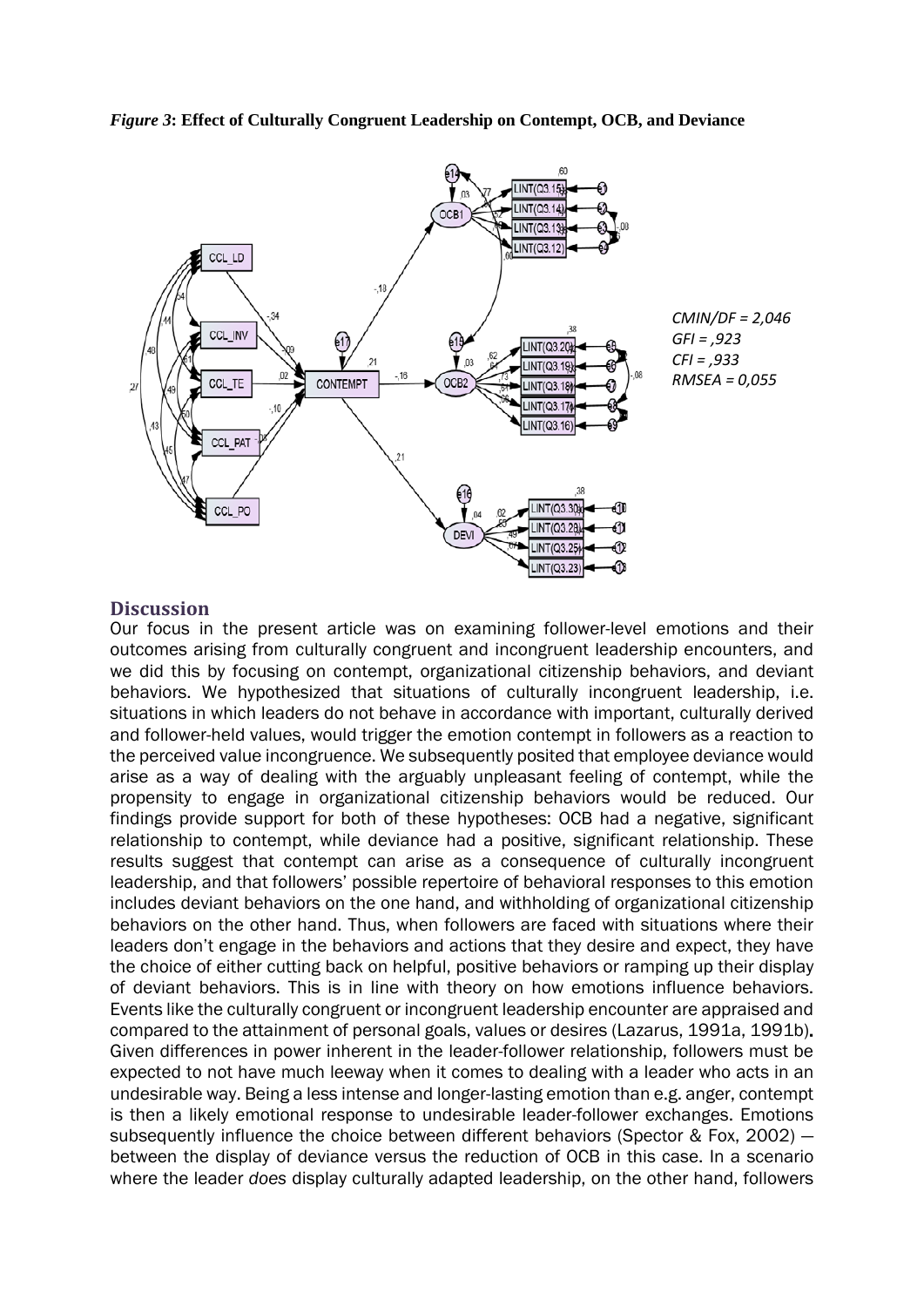will experience less contempt and will respond by engaging in OCB rather than by displaying deviant behaviors.

Our case was one of culturally congruent leadership within the Norwegian cultural context. We used a leadership scale specifically designed for this cultural context to measure culturally congruent leadership behaviors, and discovered that only one of the culturally congruent leadership dimensions (Little Distance) had a significant effect on the development of contempt. The Little Distance dimension implies that leaders actively pursue a close and personal relationship with their followers, treat everyone the same, and use this personal affinity to exert their influence. The relevance of Little Distance for the development of contempt makes theoretical sense. A situation of culturally incongruent leadership would in this case imply that leaders encourage more distance between themselves and followers, both physically in the workplace and by emphasizing power and status differences. This can be likened to a leader "push" away from followers and their perspectives, which subsequently may trigger contempt as a protective mechanism (e.g., Fischer & Roseman, 2007; Pelzer, 2005) that shields followers from unpleasantness.

The empirical link between culturally congruent leadership, contempt, deviance, and OCB is interesting given the long-lasting nature of contempt that can jeopardize the entire relationship in which it plays out (Fischer & Roseman, 2007). The culturally congruent ― or incongruent ― leadership encounter must be expected to change over time in cases where leaders and followers come from different cultural backgrounds and leaders must learn about the new culture in order to adapt their behaviors accordingly. If follower-level contempt is triggered at the outset of such a relationship because of perceived value incongruence, then this may taint the relationship and stop it from moving in a more fruitful direction as the leader learns about the new culture and changes his/her behaviors. Thus, leaders are well advised to be cognizant of the possible need for speed when displaying culturally congruent leadership.

## **Limitations and Future Research**

The present study is cross-sectional and relies on self-report responses. Followers reported on their perception of their leader's behavior, as well as their perception of contempt and their display of supportive and destructive behaviors in the workplace. The potential for common source bias is consequently a study limitation. Social desirability bias may also be present and lead to over-reporting of organizational citizenship behaviors and underreporting of deviance and contempt. Future research should include leader ratings. This might provide a more realistic picture of culturally adapted leadership, but also of behaviors and emotions that are typically considered undesirable. A longitudinal design could provide interesting and important insight particularly into contempt. Compared to other negative emotions such as anger, contempt is a long-term emotion. As such, it might have effects on behavioral outcomes that play out differently over time. For example, it is possible that the full effect of contempt on deviant behaviors materializes over some time.

The measure of culturally congruent leadership was developed particularly for the cultural context in which the study was carried out (Norway), in line with calls for a more emic approach to leadership research. Future research might benefit from an emic approach not only to measures of leadership, but also to measures of leadership responses such as deviant behaviors at the follower level. The deviance scale utilized in the present study was developed using an American sample, and it can be argued that some of the items may be less relevant to a Norwegian cultural context characterized by e.g. relatively low power distance, individualism, and masculinity (Hofstede, 2001). Norwegian employees generally expect a democratic work environment where they are empowered and allowed to participate (Trygstad & Hagen, 2007). It is possible that deviance within a cultural context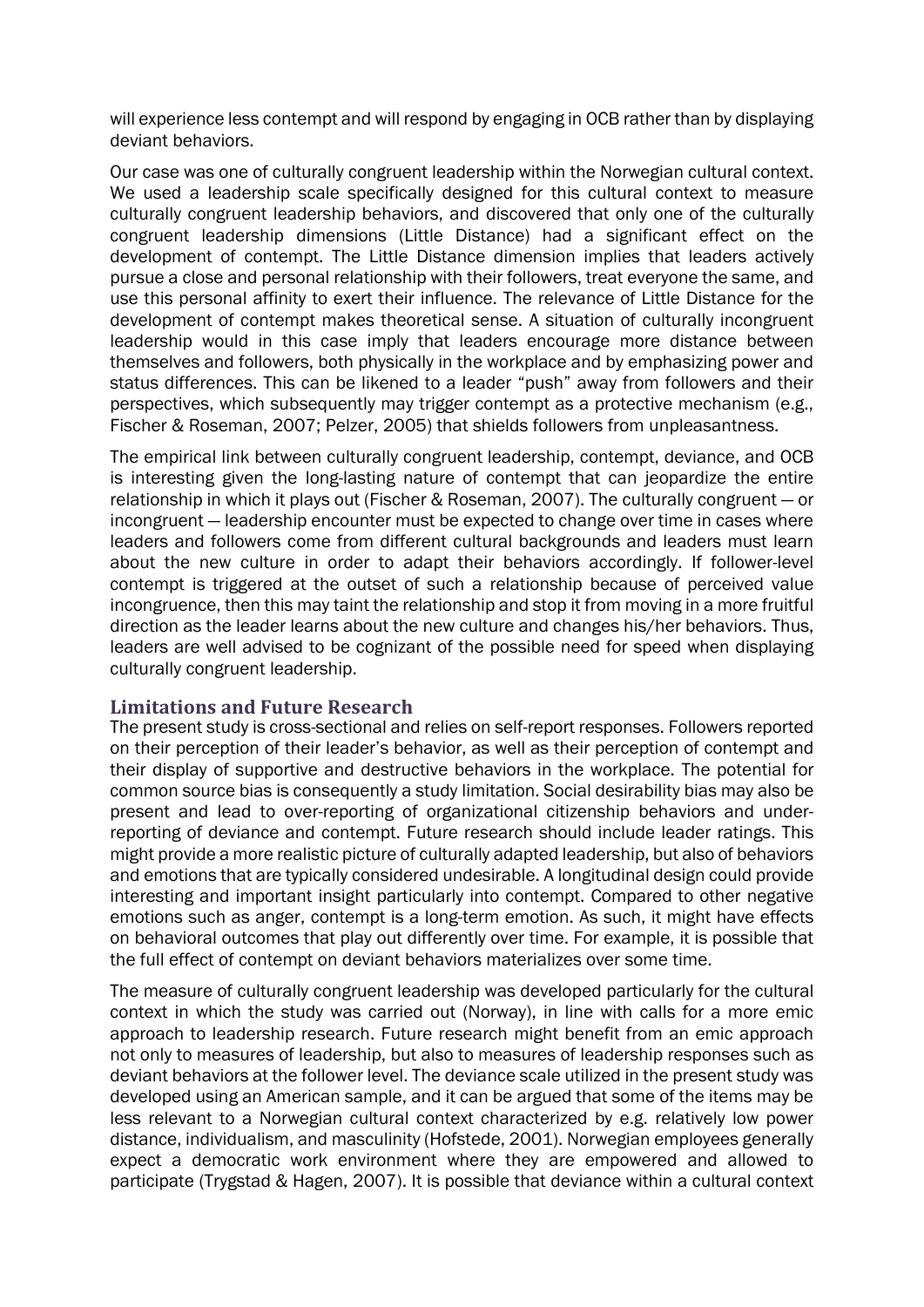of this type may take on different characteristics than deviance in a culture where employees have less room to participate and, and that some of the items in the deviance scale might be perceived as less applicable. Thus, the development of culturally unique measures of organizational behaviors may be an interesting pursuit for future studies.

Contempt remains an emotion that has received relatively little researcher attention, but the results from the present study suggest that this emotion may be related to intricate relationships of behaviors as coping mechanisms. Future research might undertake qualitative studies of an inductive nature to better get below the surface of how different behaviors might be either employed or held back as a response to contempt. It would be interesting to learn more about how followers actually calibrate their behavioral responses, i.e., when deviance is displayed versus when OCB is reduced. Studying this in different cultural settings might also provide insight into how culture can function as a moderator on the display of behaviors. For example, some cultures may allow for a more liberal and open display of contempt, while other cultures may be less tolerant of emotional expressions. This would perhaps be reflected in people's propensity to deal with contempt through constructive behaviors versus dealing with it "on the sly" through deviant behaviors.

## **References**

- Ashkanasy, N. M. (2003). Emotions in organizations: A multi-level perspective. In F. Yammarino & F. Dansereau (Eds.), *Research in multi-level issues* (Vol. 2, pp. 9-54): Emerald Group Publishing Limited.
- Ashkanasy, N. M., & O'Connor, C. (1997). Value congruence in leader-member exchange. *The Journal of Social Psychology, 137*(5), 647-662.
- Avramova, Y. R., & Inbar, Y. (2013). Emotion and moral judgment. *Wiley Interdisciplinary Reviews: Cognitive Science, 4*(2), 169-178.
- Barsade, S., Brief, A. P., Spataro, S. E., & Greenberg, J. (2003). The affective revolution in organizational behavior: The emergence of a paradigm. *Organizational behavior: A management challenge, 1*, 3-50.
- Bass, B. (1990). From transactional to transformational leadership: Learning to share a vision. *Organizational Dynamics, 18*(3), 19-32.
- Bennett, R. J., & Robinson, S. L. (2000). Development of a measure of workplace deviance. *Journal of Applied Psychology, 85*(3), 349-360.
- Bolin, A. & Heatherly, L. (2001). Predictors of employee deviance: The relationship between bad attitudes and bad behavior. *Journal of Business and Psychology, 15*(3), 405-418.
- Briner, R. B., & Kiefer, T. (2005). Psychological research into the experience of emotion at work: Definitely older, but are we any wiser? In N. M. Ashkanasy, C. Hartel, & W. Zerbe (Eds.), *The Effect of Affect in Organizational Settings* (Vol. 1). Oxford, UK: Elsevier.
- Brown, M. E. & Mitchell, M. S. (2010). Ethical and unethical leadership: Exploring new avenues for future research. *Business Ethics Quarterly, 20*(4), 583-616.
- Brown, M. E., & Trevino, L. K. (2009). Leader-follower values congruence: Are socialized charismatic leaders better able to achieve it? *Journal of Applied Psychology, 94*(2), 478-490.

Byrne, D. (1971). *The attraction paradigm*. New York: Academic Press.

Chin, J. L. (2010). Introduction to the special issue on diversity and leadership. *American Psychologist, 65*, 150-156.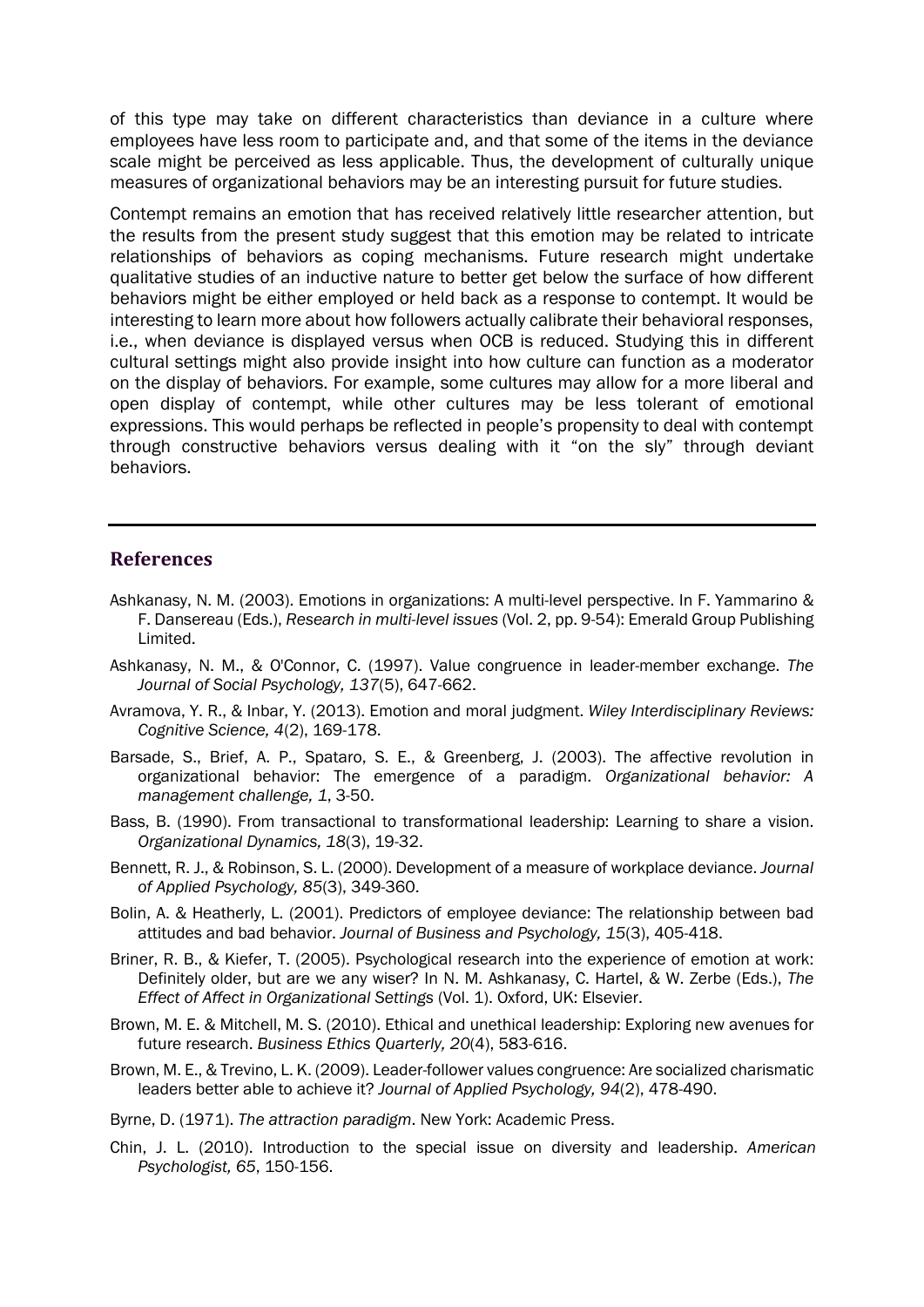Cunliffe, A. L. & Eriksen, M. (2011). Relational leadership. *Human Relations*, *64*(11), 1425-1449.

- Den Hartog, D. N., House, R. J., Hanges, P. J., & Ruiz-Quintanilla, S. A. (1999). Culture-specific and cross-culturally generalizable implicit leadership theories: Are attributes of charismatic /transformational leadership universally endorsed? *Leadership Quarterly, 10*(2), 219-256.
- Duffy, M. K., Ganster, D. C., & Pagon, M. (2002). Social undermining in the workplace. *Academy of Management Journal, 45*(2), 331-351.
- Edwards, J. R. & Cable, D. M. (2009). The value of value congruence. *Journal of Applied Psychology, 94*(3), 654-677.
- Ekman, P. (1992). An argument for basic emotions. *Cognition and emotion, 6*(3/4), 169-200.
- Fiebig, G. V. & Kramer, M. W. (1998). A framework for the study of emotions in organizational contexts. *Management Communication Quarterly, 11*(4), 536-572.
- Fischer, A. H. & Manstead, A. S. R. (2008). Social functions of emotion. In M. Lewis, J. Haviland-Jones, & L. F. Barrett (Eds.), *Handbook of Emotions* (3rd ed.). New York: Guilford Press.
- Fischer, A. H. & Roseman, I. J. (2007). Beat them or ban them: The characteristics and social functions of anger and contempt. *Journal of Personality and Social Psychology, 93*(1), 103- 115.
- Foss, N. J., Minbaeva, D. B., Pedersen, T., & Reinholt, M. (2009). Encouraging knowledge sharing among employees: How job design matters. *Human Resource Management, 48*(6), 871-893.
- Frijda, N. H. (1993). Moods, emotion episodes and emotions. In M. Lewis & J. M. Haviland (Eds.), *Handbook of emotions* (First edition ed.). New York: Guilford Press.
- Frijda, N. H. (2000). The psychologists' point of view. In M. Lewis & J. M. Haviland-Jones (Eds.), *Handbook of emotions* (Second edition ed., pp. 59-74). New York, NY: The Guilford Press.
- Frijda, N. H., Kuipers, P., & ter Schure, E. (1989). Relations among emotion, appraisal, and emotional action readiness. *Journal of Personality and Social Psychology, 57*(2), 212-228.
- Gerstner, C. R. & Day, D. V. (1994). Cross-cultural comparisons of leadership prototypes. *The Leadership Quarterly, 5*(2), 121-134.
- Glasø, L. & Einarsen, S. (2006). Experienced affects in leader-subordinate relationships. *Scandinavian Journal of Management, 22*(1), 49-73.
- Goleman, D. (1995). *Emotional intelligence. Why it can matter more than IQ.* London: Bloomsbury.
- Gooty, J., Connelly, S., Griffith, J., & Gupta, A. (2010). Leadership, affect and emotions: A state of the science review. *The Leadership Quarterly, 21*(6), 979-1004.
- Greenberg, J. (1997). The STEAL motive: Managing the social determinants of employee theft. In R. A. Giacalone & J. Greenberg (Eds.), *Antisocial behavior in organizations* (pp. 85-108). Thousand Oaks, CA: Sage.
- Haidt, J. (2003). The moral emotions. In R. J. Davidson, K. R. Scherer, & H. H. Goldsmith (Eds.), *Handbook of affective sciences* (pp. 852-870). Oxford: Oxford University Press.
- Harper, D. (1990). Spotlight abuse-save profits. *Industrial Distribution, 79*, 47-51.
- Hewlin, P. F. (2003). And the award for best actor goes to...: Facades of conformity in organizational settings. *Academy of Management Review, 28*(4), 633-642.
- Higgins, E. T. (1989). Self-discrepancy theory: What patterns of self-beliefs cause people to suffer? In L. Berkowitz (Ed.), *Advances in experimental social psychology* (Vol. 22, pp. 93-136). San Diego: Academic Press.
- Hofstede, G. (1980). *Culture's consequences: International differences in work-related values*. Beverly Hills, CA: Sage.
- Hofstede, G. (2001). *Culture's consequences: Comparing values, behaviors, institutions and organizations across nations.* Beverly Hills, CA: Sage Publications, Inc.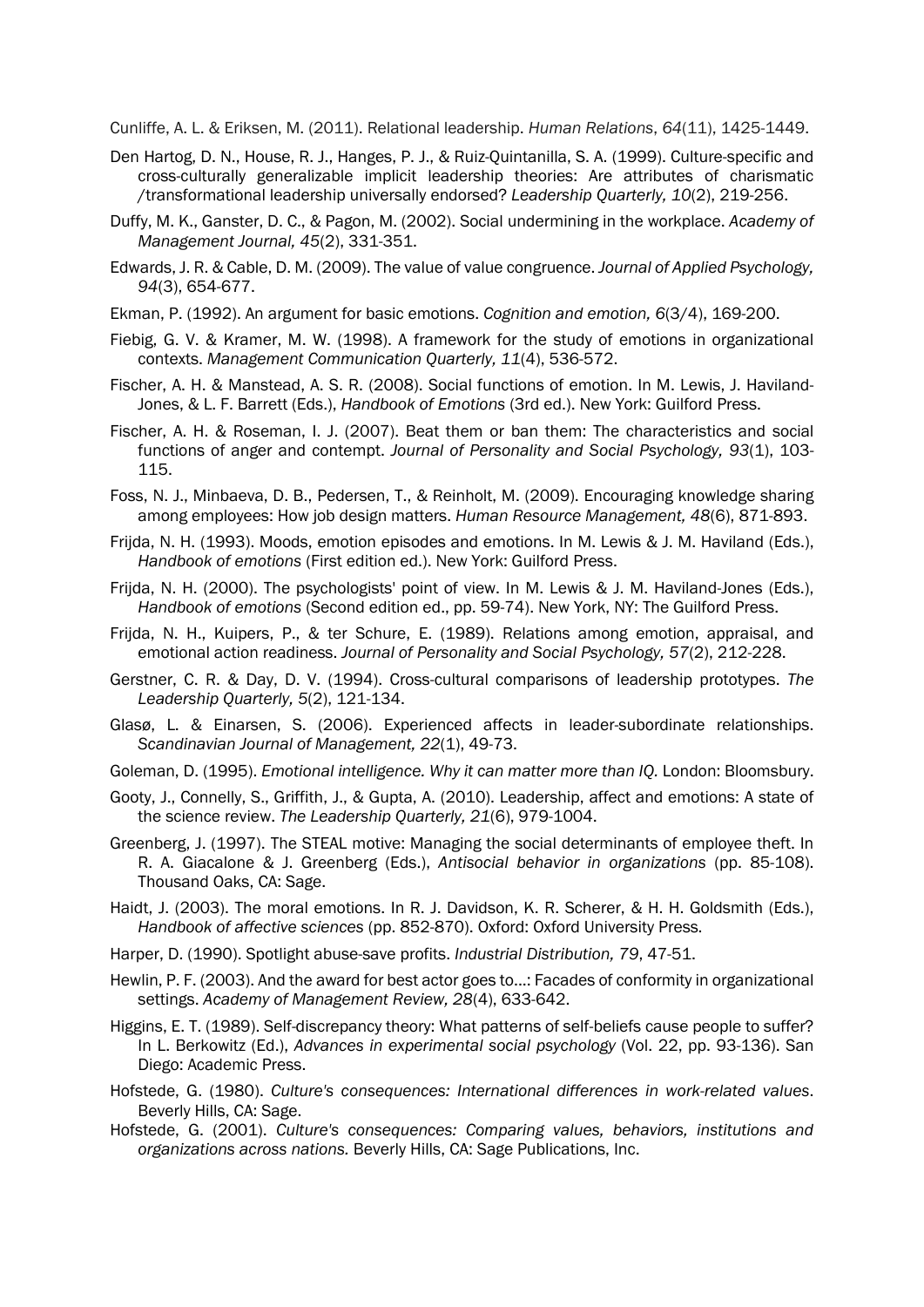- Horberg, E. J., Oveis, C., & Keltner, D. (2011). Emotions as moral amplifiers: An appraisal tendency approach to the influences of distinct emotions upon moral judgment. *Emotion Review, 3*(3), 237-244.
- House, R., Javidan, M., Hanges, P., & Dorfman, P. (2002). Understanding cultures and implicit leadership theories across the globe: an introduction to project GLOBE.*Journal of World Business, 37*, 3-10.
- House, R. J., Hanges, P. J., Javidan, M., Dorfman, P. W., & Gupta, V. (Eds.). (2004). *Culture, leadership, and organizations: The GLOBE study of 62 societies*. Thousand Oaks, California: SAGE Publications.
- House, R. T. & Javidan, M. (2004). Overview of GLOBE. In R. J. House, P. J. Hanges, M. Javidan, P. W. Dorfman, & V. Gupta (Eds.), *Culture, leadership, and organizations. The GLOBE study of 62 societies.* (pp. 9-28). Thousand Oaks: SAGE Publications.
- Hutcherson, C. A., & Gross, J. J. (2011). The moral emotions: A social-functionalist account of anger, disgust and contempt. *Journal of Personality and Social Psychology, 100*(4), 719-737.
- Izard, C. (1977). *Human emotions*. New York, NY: Plenum Press.
- Javidan, M. (2004). Performance orientation. In R. J. House, P. J. Hanges, M. Javidan, P. W. Dorfman, & V. Gupta (Eds.), *Culture, leadership, and organizations: The GLOBE study of 62 societies*. Thousand Oaks, CA: SAGE Publications.
- Javidan, M., Dorfman, P. W., de Luque, M. S., & House, R. J. (2006). In the eye of the beholder: Cross cultural lessons in leadership from Project GLOBE. *Academy of Management Perspectives, 20*(1), 67-90.
- Joseph, D. L. & Newman, D. A. (2010). Emotional intelligence: An integrative meta-analysis and cascading model. *Journal of Applied Psychology, 95*(1), 54-78.
- Laham, S. M., Chopra, S., Lalljee, M., & Parkinson, B. (2010). Emotional and behavioural reactions to moral transgressions: Cross-cultural and individual variations in India and Britain. *International Journal of Psychology, 45*(1), 64-71.
- Lazarus, R. S. (1991a). *Emotion and adaptation*. New York: Oxford University Press.
- Lazarus, R. S. (1991b). Progress on a cognitive-motivational-relational theory of emotion. *American Psychologist, 46*(8), 819-834.
- Lebel, R. D. (2017). Moving beyond fight and flight: A contingent model of how the emotional regulation of anger and fear sparks proactivity. *Academy of Management Review*, *42*(2), 190- 206.
- Lee, K. & Allen, N. J. (2002). Organizational citizenship behavior and workplace deviance: The role of affect and cognitions. *Journal of Applied Psychology, 87*(1), 131-142.
- Levenson, R. W. (1999). The intrapersonal functions of emotion. *Cognition and emotion, 13*(5), 481-504.
- Locke, E. A. (2005). Why emotional intelligence is an invalid concept. *Journal of Organizational Behavior, 26*(4), 425-431.
- Lyubomirsky, S., King, L., & Diener, E. (2005). The benefits of frequent positive affect: Does happiness lead to success? *Psychological Bulletin, 131*(6), 803-855.
- Mason, M. (2003). Contempt as a moral attitude. *Ethics, 113*(2), 234-272.
- Mayer, J. D. & Geher, G. (1996). Emotional intelligence and the identification of emotion. *Intelligence, 22*(2), 89-113.
- Mayer, J. D., Salovey, P., & Caruso, D. R. (2008). Emotional intelligence: New ability or eclectic traits? *American Psychologist, 63*(6), 503-517.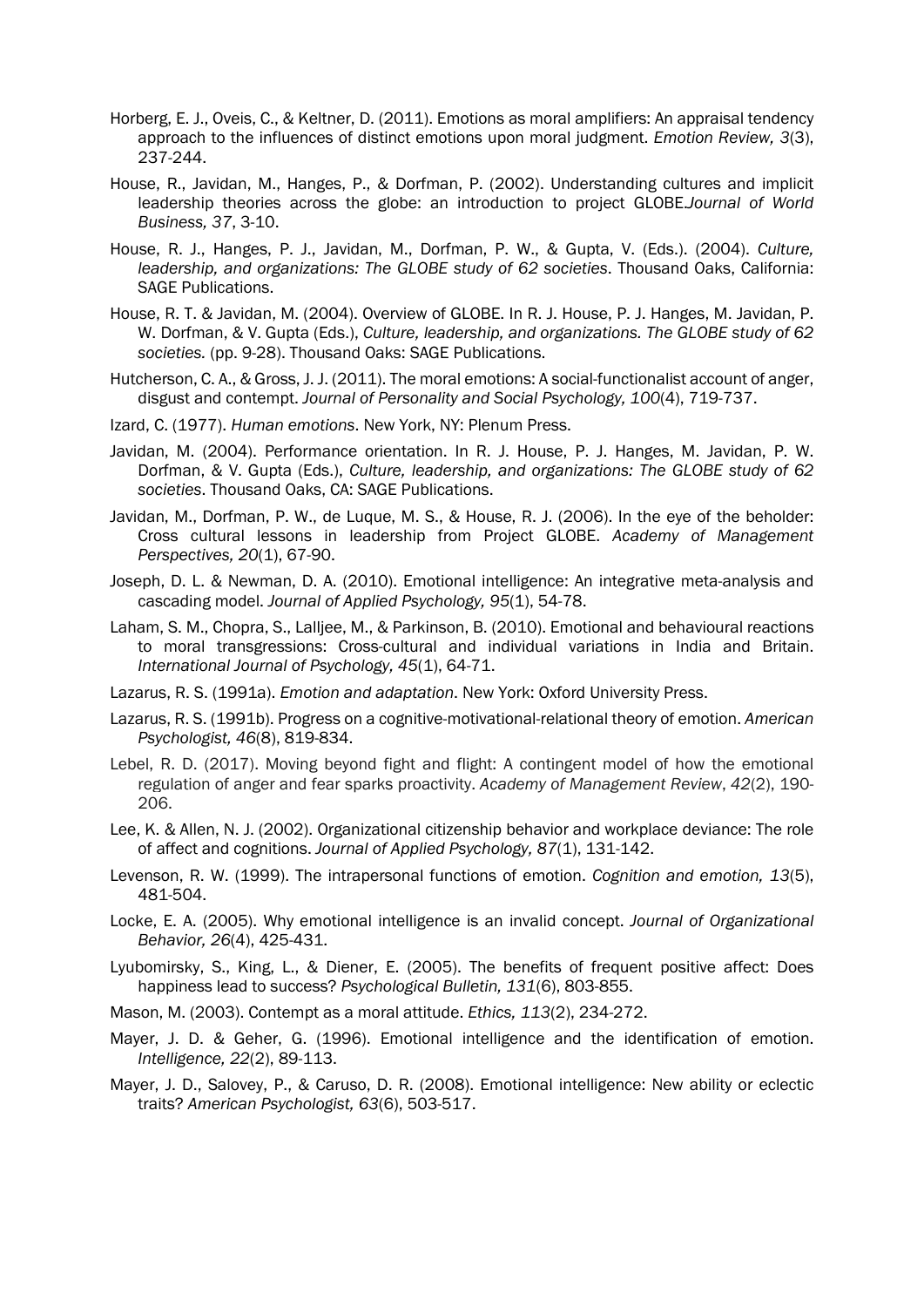- Meglino, B. M., Ravlin, E. C., & Adkins, C. L. (1989). A work values approach to corporate culture: A field test of the value congruence process and its relationship to individual outcomes. *Journal of Applied Psychology, 74*(3), 424-432.
- Meglino, B. M., Ravlin, E. C., & Adkins, C. L. (1991). Value congruence and satisfaction with a leader: An examination of the role of interaction. *Human Relations, 44*(5), 481-495.
- Melwani, S., Mueller, J. S., & Overbeck, J. R. (2012). Looking down: The influence of contempt and compassion on emergent leadership categorizations. *Journal of Applied Psychology, 97*(6), 1171-1185.
- Motowidlo, S. J. & Van Scotter, J. R. (1994). Evidence that task performance should be distinguished from contextual performance. *Journal of Applied Psychology, 79*(4), 475-480.
- Niedenthal, P. M., & Brauer, M. (2012). Social functionality of human emotion. *Annual Review of Psychology, 63*, 259-285.
- O'Reilly, C. & Chatman, J. (1986). Organizational commitment and psychological attachment: The effects of compliance, identification, and internalization on prosocial behavior. *Journal of Applied Psychology, 71*(3), 492-499.
- Organ, D. W. (1988). *Organizational citizenship behavior: The good soldier syndrome*. Lexington, MA: Lexington Books.
- Ortony, A. & Turner, T. J. (1990). What's basic about basic emotions? *Psychological Review, 97*(3), 315-338.
- Ostroff, C., Shin, Y., & Kinicki, A. J. (2005). Multiple perspectives of congruence: Relationsihps between value congruence and employee attitudes. *Journal of Organizational Behavior, 26*(6), 591-623.
- Oswald, A. J., Proto, E., & Sgroi, D. (2015). Happiness and productivity. *Journal of Labor Economics*, *33*(4), 789-822.
- Pelzer, P. (2002). Disgust and organization. *Human Relations, 55*(7), 841-860.
- Pelzer, P. (2005). Concempt and organization: Present in practice ignored by research? *Organization Studies, 26*(8), 1217-1227.
- Podsakoff, P. M., MacKenzie, S. B., Moornam, R. H., & Fetter, R. (1990). Transformational leader behaviors and their effects on followers' trust in leader, satisfaction, and organizational citizenship behaviors. *Leadership Quarterly, 1*(2), 107-142.
- Robinson, S. L. & Bennett, R. J. (1995). A typology of deviant workplace behaviors: A multidimensional scaling study. *The Academy of Management Journal, 38*(2), 555-572.
- Roseman, I. J. & Evdokas, A. (2004). Appraisals cause experienced emotions: Experimental evidence. *Cognition and Emotion, 18*(1), 1-28.
- Roseman, I. J., Wiest, C., & Swartz, T. S. (1994). Phenomenology, behaviors, and goals differentiate discrete emotions. *Journal of Personality and Social Psychology, 67*(2), 206-221.
- Rozin, P., Lowery, L., Imada, S., & Haidt, J. (1999). The CAD triad hypothesis: A mapping between three moral emotions (contempt, anger, disgust) and three moral codes (community, autonomy, divinity). *Journal of Personality and Social Psychology, 76*(4), 574-586.
- Russell, J. A. (2009). Emotion, core affect, and psychological construction. *Cognition and emotion, 23*(7), 1259-1283.
- Scherer, K. R. (2001). Appraisal considered as a process of multilevel sequential checking. In K. R. Scherer & T. Johnstone (Eds.), *Appraisal processes in emotion: Theory, methods, research* (pp. 92-120). New York and Oxford: Oxford University Press.
- Spector, P. E. & Fox, S. (2002). An emotion-centered model of voluntary work behavior. Some parallels between counterproductive work behavior and organizational citizenship behavior. *Human Resource Management Review, 12*(2), 269-292.